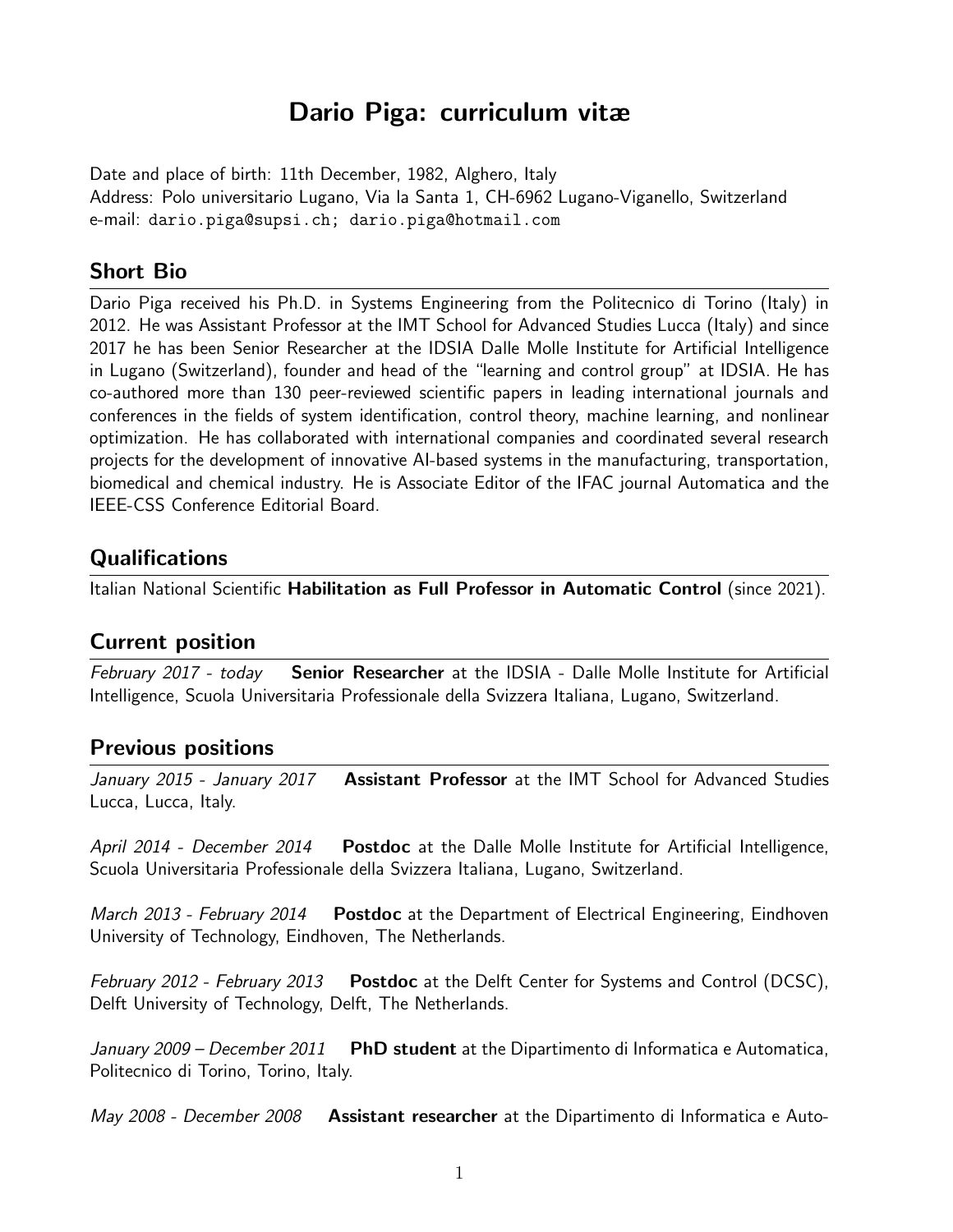matica, Politecnico di Torino, Torino, Italy.

May 2004 - July 2004 Internship at RSI Sistemi society, Altran Group, Torino, Italy.

## Visiting positions

November 2017 Visiting Researcher at the IMT School for Advanced Studies, Lucca, Italy. Hosted by Prof. Marco Paggi.

October 2012 - February 2013 Visiting Researcher at the Control Systems Group, Department of Electrical Engineering, Eindhoven University of Technology, The Netherlands. Hosted by Prof. Paul Van den Hof.

June 2010 - July 2010 Visiting PhD student at the Department of Fundamental Electricity and Instrumentation, Vrije Universiteit Brussel, Brussels, Belgium. Hosted by Prof. Johan Schoukens.

## Education

Ph.D in Systems and Control Engineering, Politecnico di Torino, January 2009 – December 2011. Date of the PhD degree: 16/04/2012. Dissertation title: "A convex relaxation approach to set-membership identification". Advisor: Prof. Vito Cerone.

Master of Science Degree in Mechatronics Engineering, Politecnico di Torino, April 2008. Thesis title: "Performance analysis of KiteGen system: high-altitude wind power generation". Final grade: 110/110 summa cum laude. Advisor: Prof. Mario Milanese.

Bachelor of Science Degree in Electronics Engineering, Politecnico di Torino, September 2004. Thesis developed in collaboration with RSI Sistemi society, Altran Group, titled "Nonlinear system modeling from experimental data". Final grade: 110/110 summa cum laude. Advisor: Prof. Mario Milanese.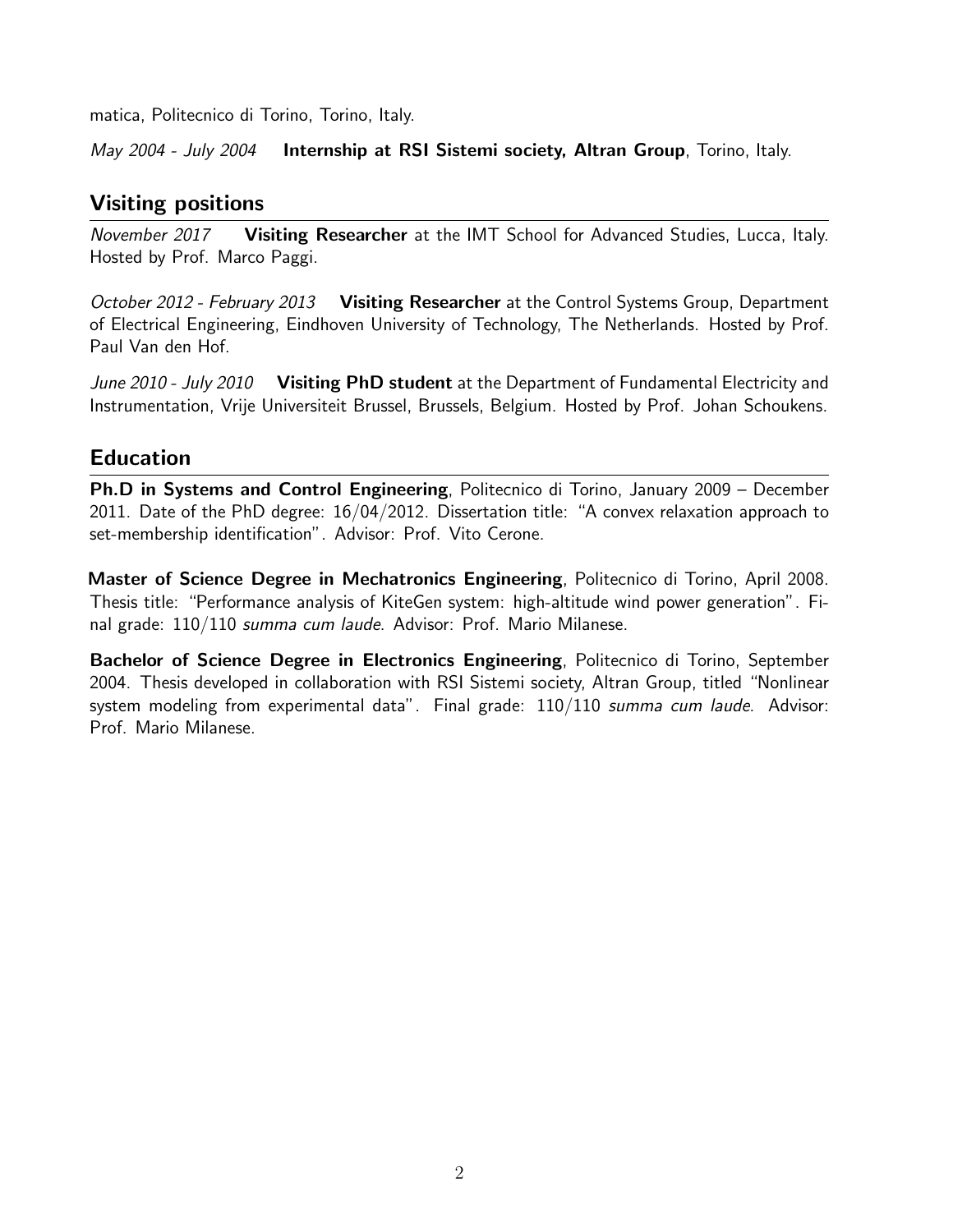## Acquisition of research funds, participation to projects, project reviewer

#### Research funds acquired in competitive calls

- NeO2-Sens: Artificial intelligence for next generation of optical oxygen sensors, Hasler Foundation, Local coordinator. April 2022 - November 2022 (local budget: 25'000 CHF, total budget: 50'000 CHF).
- HYPER: HYbrid Physical-based and data-driven modelling for least-costly tuning in lasER cutting, **Innosuisse project**, Swiss Innovation Agency. Project coordinator, Investigator. February 2021 - January 2023 (local budget: 465'901 CHF, total budget: 921'906 CHF).
- ARTISTIC: ARTIficial Intelligence for real-time quality eSTImation and Control in laser cutting, Innosuisse project, Swiss Innovation Agency. Project coordinator, Investigator, September 2020 - August 2022 (local budget: 568'118 CHF, total budget: 1'175'206 CHF).
- ARES: AI for fluoREscence Spectroscopy in oil, Hasler Foundation, Local coordinator. April 2021 - October 2021 (local budget: 22'600 CHF, total budget: 50'000 CHF).
- *VIOLA-II: Transfer learning in self-optimisation*, **Innosuisse project**, Swiss Innovation Agency. Local coordinator. July 2020 - June 2021 (local budget: 203'315 CHF, total budget: 414'075 CHF).
- VIRTUOUS: Virtual tongue to predict the organoleptic profile of mediterranean ingredients and their effect on human homeostasis by means of an integrated computational multiphysics platform, EU H2020 Marie Curie RISE project. Local coordinator at SUPSI. December 2019 - November 2023 (local budget: 165'000 EUR, total budget: 1'108'000 EUR).
- SLAM 4.0: Smart LAser Manufacturing for precision industry 4.0, Innosuisse project, Swiss Innovation Agency. Local coordinator at SUPSI. May 2019 - October 2020 (local budget: 419'000 CHF, total budget: 2'661'140 CHF).
- ADMITTED: Advanced Data Methods for Improved Tiltrotor Test and Design, EU H2020-CS2 project. Local coordinator at SUPSI. Co-investigated at IDSIA with G. Corani and M. Zaffalon. February 2019 - December 2023 (local budget: 482'000 EUR, total budget: 1'718'000 EUR).
- AI-CARES: A remote engineering service for smart monitoring of ammonia synthesis plants using artificial intelligence, CTI project, Swiss Commission for Technology and Innovation. Local coordinator at SUPSI. April 2018 - September 2019 (local budget: 431'194 CHF, total budget: 807'666 CHF).
- Data-Driven Modeling of High Complexity Nonlinear Systems, Van Gogh Grant, France/Netherlands academy, 2013, renewed for 2014 (5'000 EUR).

#### Participation to other research projects

- $\bullet$  Innosuisse project ASCENDENT. From October 2020 to July 2021.
- EU H2020 project DAEDALUS. From March 2017 to September 2019.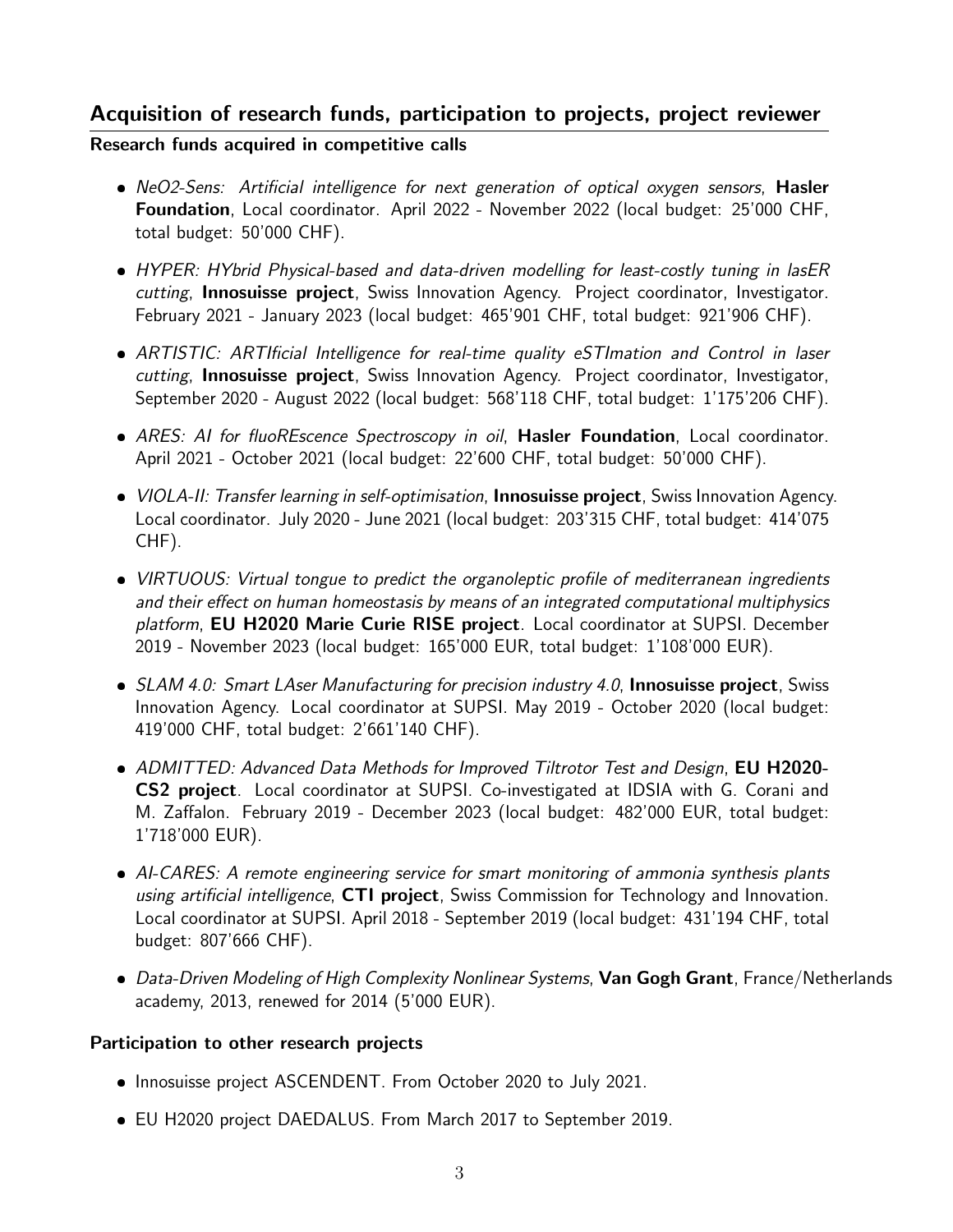- EU H2020 project DISIRE. From January 2015 to January 2017.
- EU FP7 project SmartH2O. From April 2014 to December 2014. Work Package leader.
- EU FP7 project AUTOPROFIT. From February 2013 to February 2014.
- National project "High power laser in nano-structured fibres", funded by Piedmont Region. From March 2009 to December 2010.
- National project "Power kites for naval propulsion", funded by Piedmont Region. From May 2008 to December 2008.

#### Projects' proposal evaluator

- **European Union H2020 Marie Skłodowska-Curie Actions: 3 proposals.**
- Italian Ministry of Higher Education and Research: 1 PRIN proposal.
- Netherlands Organisation for Scientific Research: 1 Veni and 1 Vidi Grant proposals.

### Awards

Italian engineering, architectural and technical economic consulting association (OICE) Studentship as best Master thesis on renewable energy for the year 2008.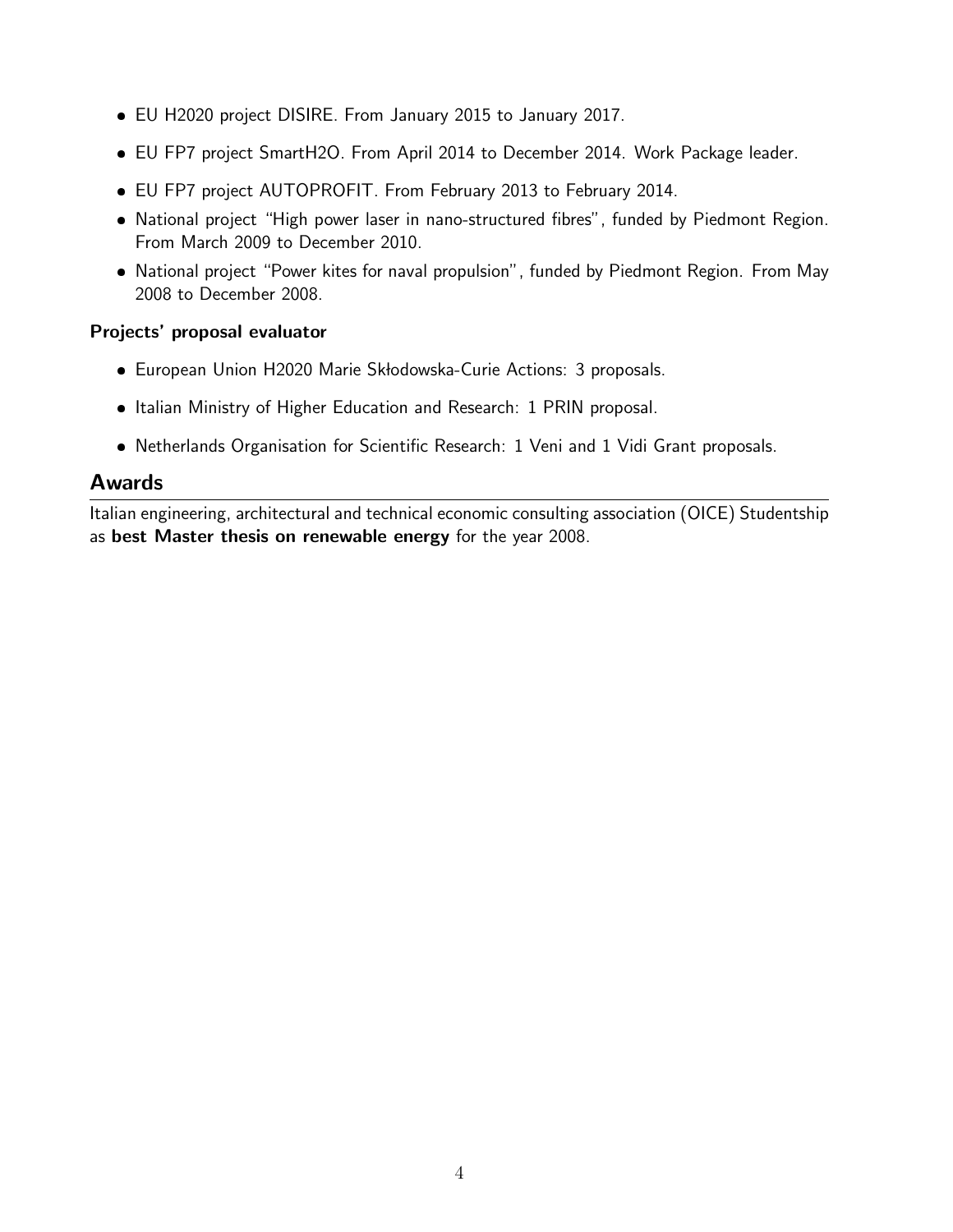## Technical association memberships and editorial activities

#### Journals

- Associate Editor for "Automatica", Journal of IFAC International Federation of Automatic Control, Elsevier (since 2021).
- **Guest Editor (with Prof. A. Bemporad) of the Special Issue** "New trends in modelling and control of hybrid systems" for the International Journal of Robust and Nonlinear Control.

#### **Conferences**

- Guest Editor for the CIRP-CMS 2022, 55th International Conference on Manufacturing Systems, Procedia CIRP.
- Associate Editor for the Conference Editorial Board of the European Control Association (since 2019).
- Associate Editor for the Conference Editorial Board of the IEEE Control Systems Society (since 2018).

### Review activities

- Reviewer of about 180 papers submitted to international journals and conferences like: IEEE Transaction on Automatic Control, IEEE Transaction on Control Systems Technology, Automatica, IET Control Theory & Applications, Control Engineering Practice, International Journal of Control, IEEE Conference on Decision and Control, American Control Conference, IFAC World Congress, IFAC Symposium on System Identification.
- Reviewer of 5 books (1 for IEEE-Wiley and 4 for Springer).

### Memberships

- Member of the IFAC Technical Committee on Modelling, Identification, and Signal Processing (since 2017).
- Member of the IEEE-CSS Technical Committee on Medical and Healthcare Systems (since 2013).
- Member of the IEEE-CSS Technical Committee on System Identification and Adaptive Control (since 2013).
- Organizer (with Prof. S. Formentin and Dr. Marco Forgione) of the **invited session** "Datadriven linear modelling and control for nonlinear systems" for the 19th IFAC Symposium on System Identification, Padova, Italy, 2021.
- Organizer (with Prof. A. Bemporad) of the *invited session "Hybrid models: challanges and* applications" for the IEEE Conference on Decision and Control, Miami Beach, Florida, 2018.
- Organizer (with Prof. R. Tóth) of the invited session "Data-driven modeling and control of Linear Parameter-Varying systems" for the 52nd IEEE Conference on Decision and Control, Florence, Italy, 2013.

Swiss AI Lab IDSIA: Our Impact on Society and Industry, Swiss Business Hub Korea, Switzerland Innovation, June 2021. Link: <https://www.s-ge.com/ru/node/102592>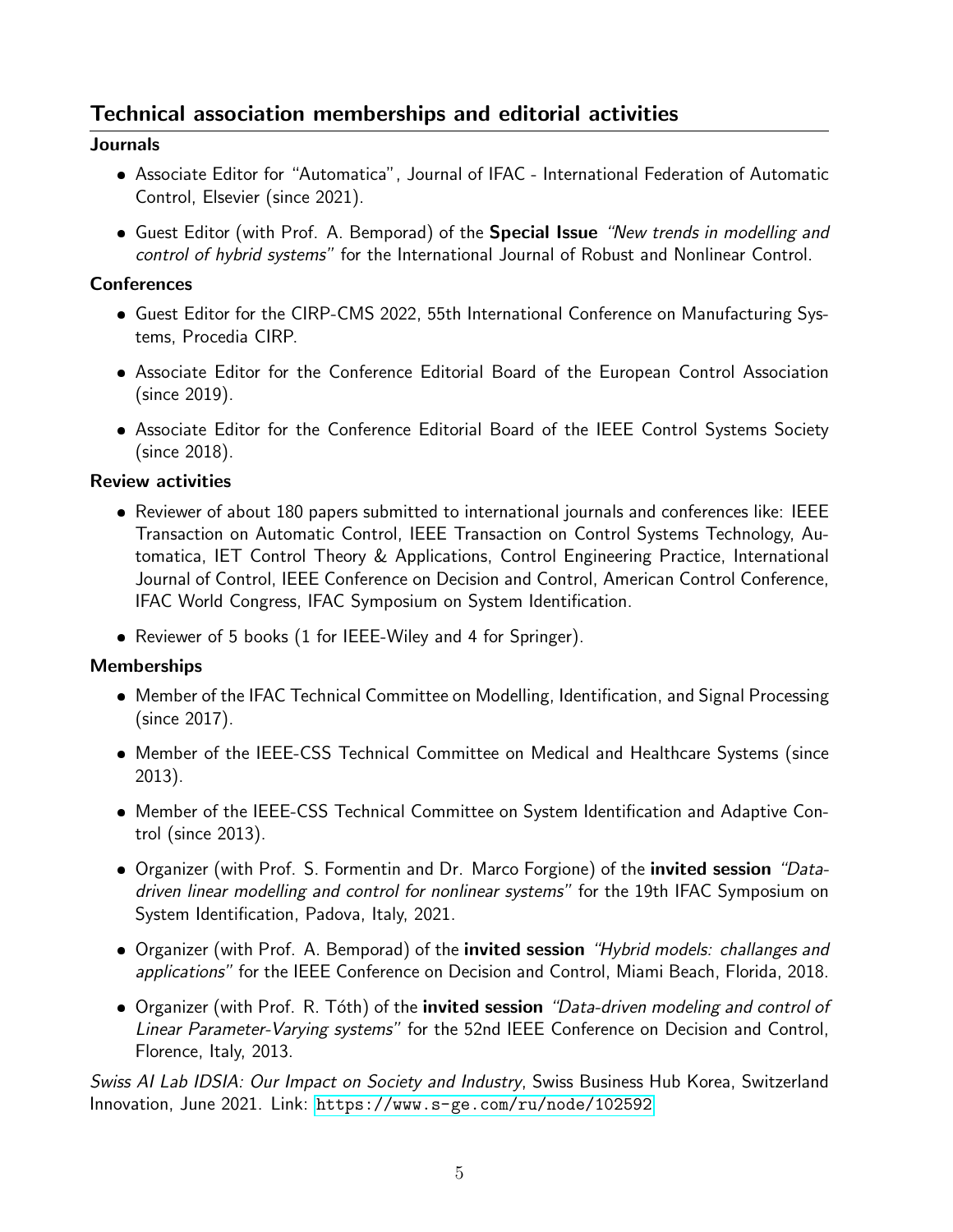## Invited talks and outreach activities

Swiss AI Lab IDSIA: Our Impact on Society and Industry, Swiss Business Hub Korea, Switzerland Innovation, June 2021. Link: <https://www.s-ge.com/ru/node/102592>

An artificial sommelier to replicate the magic of taste (in italian), Magazine OggiScienza, Interview edited by Michela Perrone. Link: <https://oggiscienza.it/2021/04/12/virtuous-marie-curie/>

Partnership between industry and university: the Swiss case, Phyd Events, Manufacturing: towards the factory of the future, February 2021.

VIRTUOUS: una ricerca gustosa, Podcast produced by Clara Caverzasio, December 2020. Link: <https://www.supsi.ch/home/comunica/podcast.html>

Artificial Intelligence: challenges and opportunities, Visionary Day 2020, Lugano, Switzerland, October 2020. Presentation on YouTube: <https://www.youtube.com/watch?v=M5PUUBHFKaU>

Automated calibration of Model Predictive Controllers, Universität zu Lübeck, Germany, September 2020.

Artificial intelligence solves real problems for industry and business, **Keynote speech**, Workshop on Artificial Intelligence in Photonics, organizers: SwissMEM and Swissphotonics, Brugg Windisch, Switzerland, September 2019.

Maximum-likelihood for regression and classification: an overview, IMT School for Advanced Studies Lucca, Lucca, Italy, November 2017.

Pitfalls and best practices in parametric identification, IMT School for Advanced Studies Lucca, Lucca, Italy, November 2017.

Model-free design of linear parameter-varying controllers: a direct data-driven approach, IMT School for Advanced Studies Lucca, Lucca, Italy, June 2017.

A hierarchical approach for model-free design of Linear Parameter-Varying controllers, Università degli Studi di Bergamo, Dalmine, Italy, November 2016.

Robust and probabilistic  $D$ -stability analysis of uncertain polynomial matrices, Università degli Studi di L'Aquila, L'Aquila, Italy, May 2016.

Encounters between machine learning and Linear Parameter-Varying systems, IMT School for Advanced Studies Lucca, Lucca, Italy, June 2014.

LPV model order selection in an LS-SVM setting, Politecnico di Milano, Milano, Italy, March 2014.

Advancing LPV data-driven modeling and control via LS-SVM, Katholieke Universiteit Leuven, Leuven, Belgium, October 2013.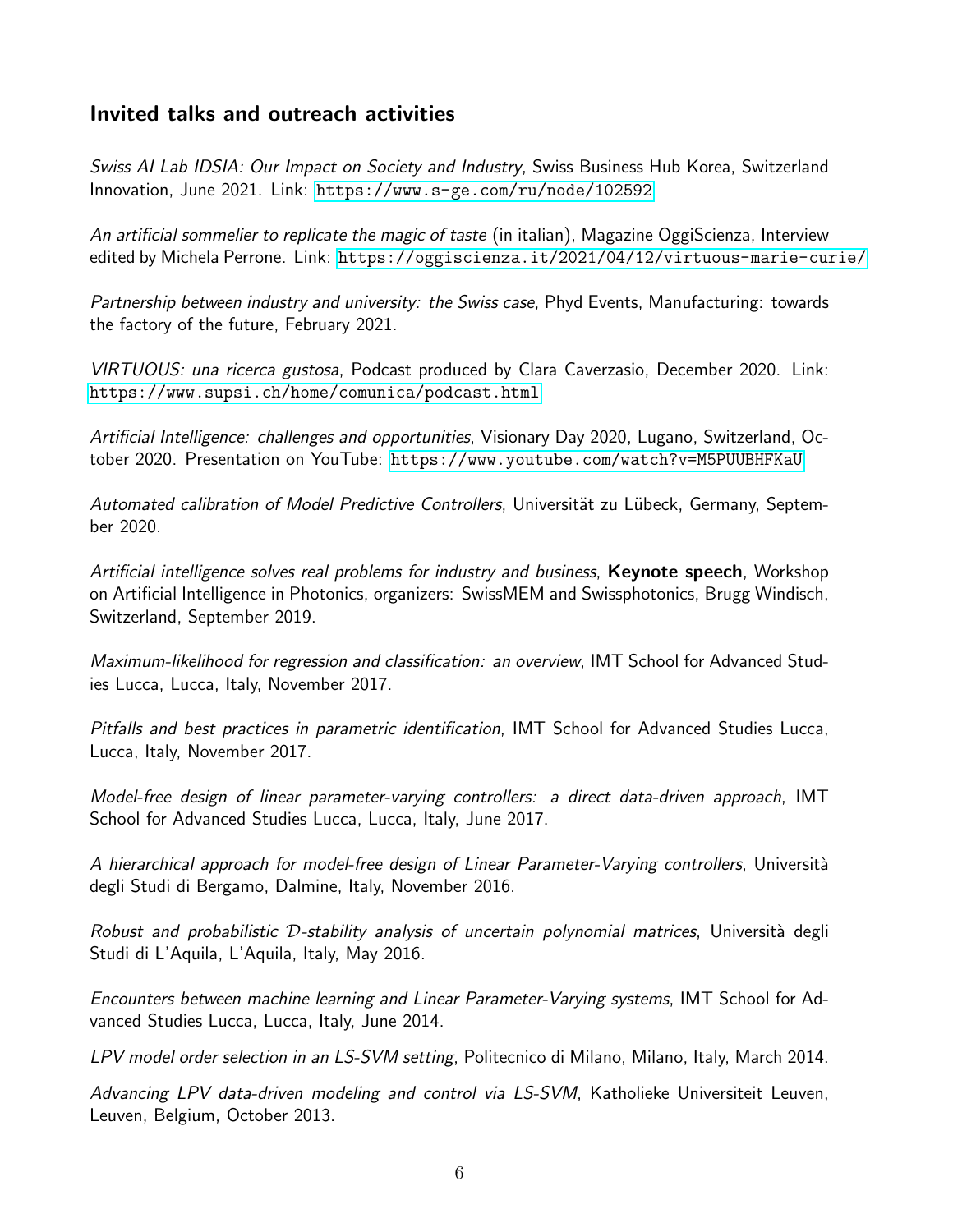Bounded-error identification of dynamical systems, Vrije Universiteit Brussel, Brussels, Belgium, June 2010.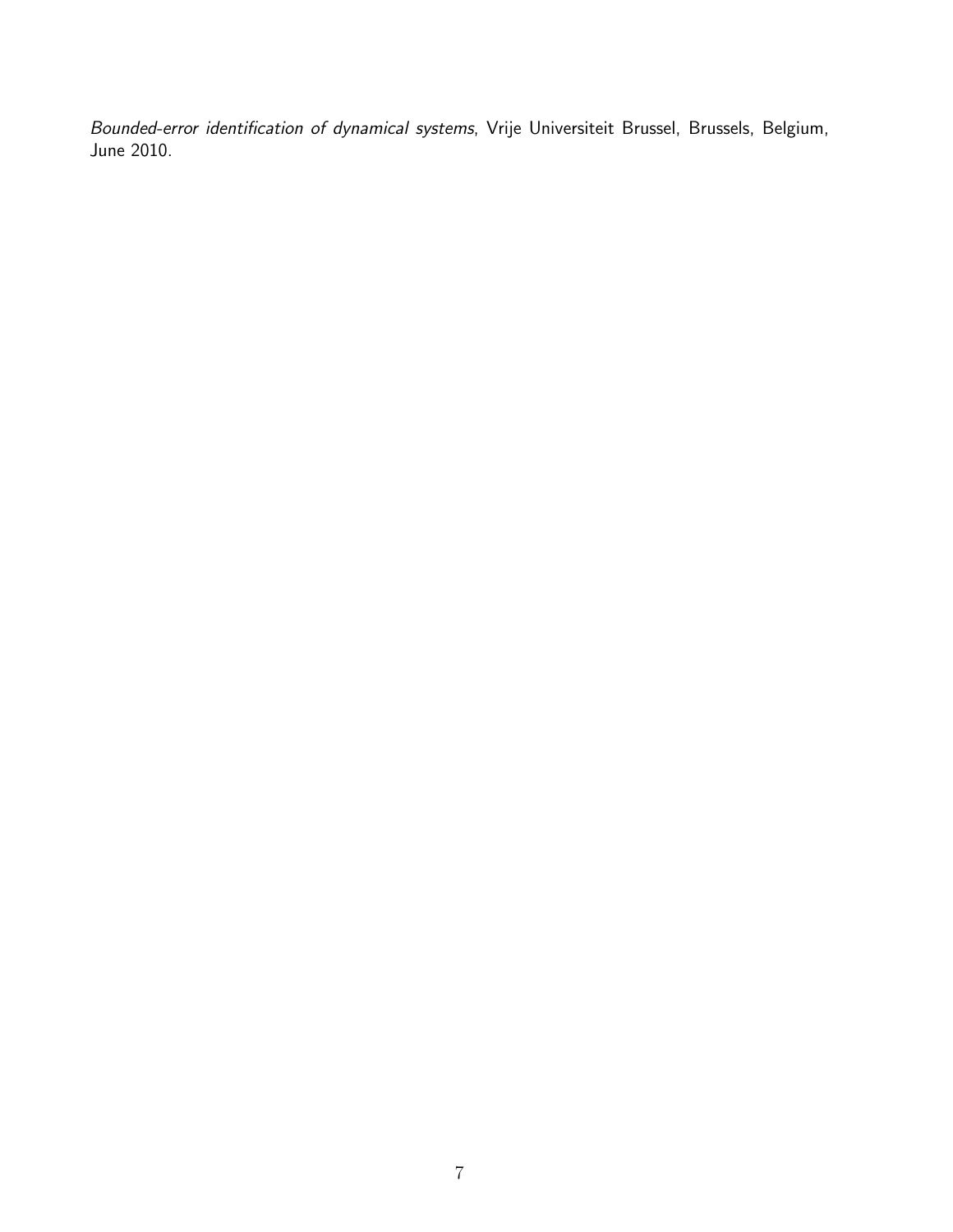## Teaching Activities

Vertical Domain Application in Key Areas, Bachelor in Data Science and Artificial Intelligence, Scuola Universitaria Professionale della Svizzera Italiana (SUPSI), from 2021. Responsible and Lecturer.

Applied Case Studies of Machine Learning and Deep Learning in Key Areas I - II, Bachelor in Data Science and Artificial Intelligence, Scuola Universitaria Professionale della Svizzera Italiana (SUPSI), from 2022. Responsible.

Presentation of the VIRTUOUS project, PhD Summer School on Advanced Machine Learning for Drug Discovery, Scuola Universitaria Professionale della Svizzera Italiana (SUPSI), 2022. Invited lecturer.

Introduction to Machine Learning External Course for Casale S.A. (www.casale.ch), Scuola Universitaria Professionale della Svizzera Italiana (SUPSI), 2019.

Data Science Bachelor course, Scuola Universitaria Professionale della Svizzera Italiana (SUPSI), 2018/2019 (in Italian).

Identification, Analysis and Control of Dynamical Systems Doctoral course, IMT School for Advanced Studies, 2015/2016, 2016/2017, 2017/2018 (in English).

Robust Control Course for Master's degree, Eindhoven University of Technology, 2013/2014 (in English).

Dynamic programming and model predictive control Course for 2nd level specializing Master in Automatica and Control Technologies, Politecnico di Torino. 2010/2011, 2011/2012 (in English).

Advanced control applications Course for 2nd level specializing Master in Automatica and Control Technologies, Politecnico di Torino, 2010/2011, 2011/2012 (in English).

Model Predictive Control: theory and practice Doctoral course, Politecnico di Torino, 2010/2011 (in English).

Principles of Automatic control Course for Bachelor's degree in Automotive Engineering, Politecnico di Torino, 2010/2011 (in English).

Automatic control Course for Master's degree in Biomedical Engineering, Politecnico di Torino, 2010/2011 (in Italian).

Automatic control Course for Bachelor's degree in Electronics and Informatics Engineering, Politecnico di Torino, 2009/2010, 2010/2011, 2011/2012 (in Italian).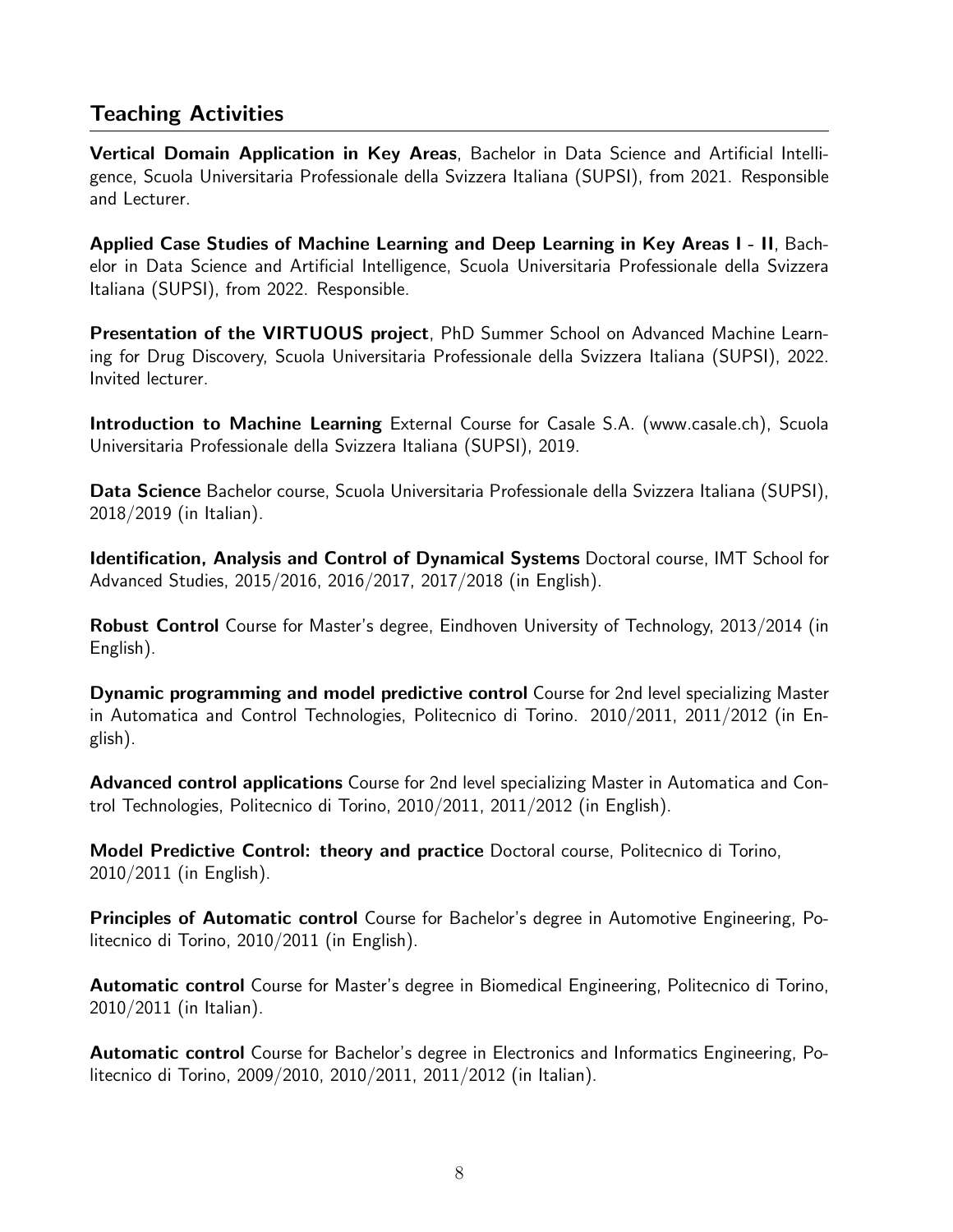## Responsibility of other researchers' activities and students

#### Leadership of Research Group

Head and founder of the "Learning for decision and control" group at IDSIA-SUPSI.

Current members of the group:

- Loris Cannelli, Researcher with PhD
- Marco Forgione, Researcher with PhD
- Gabriele Maroni, Researcher with PhD
- Manas Mejari, Researcher with PhD
- Loris Roveda, Researcher with PhD
- Marco Maccarini, Researcher
- Filippo Pura, Researcher
- Denis Broggini, Researcher (30%)
- Francesco Faccio, Researcher (35%)

Former members of the group:

Bojan Mavkov, Researcher with PhD

#### Supervised PhD students

- Manas D. Mejari, PhD student, IMT School for Advanced Studied Lucca. Co-supervised with Prof. Alberto Bemporad. Graduated on July 2018.
- Valentina Breschi, PhD student, IMT School for Advanced Studied Lucca. Co-supervised with Prof. Alberto Bemporad. Graduated on February 2018.

#### Supervised Master students

- Pura Filippo, Master thesis, IDSIA-SUPSI.
- Marco Maccarini, Master thesis, IDSIA-SUPSI.
- **Luca Scibona, Master's Thesis, IDSIA-USI.**
- Denis Broggini, Master thesis, IDSIA-SUPSI.
- **Andrea Vescovi, Master thesis, IDSIA-SUPSI.**
- **•** Nick van der Sanden, Master thesis, Eindhoven University of Technology. Main supervisor: Prof. Roland Tóth.
- René Duijkers, Master thesis, Eindhoven University of Technology. Main supervisor: Prof. Roland Tóth.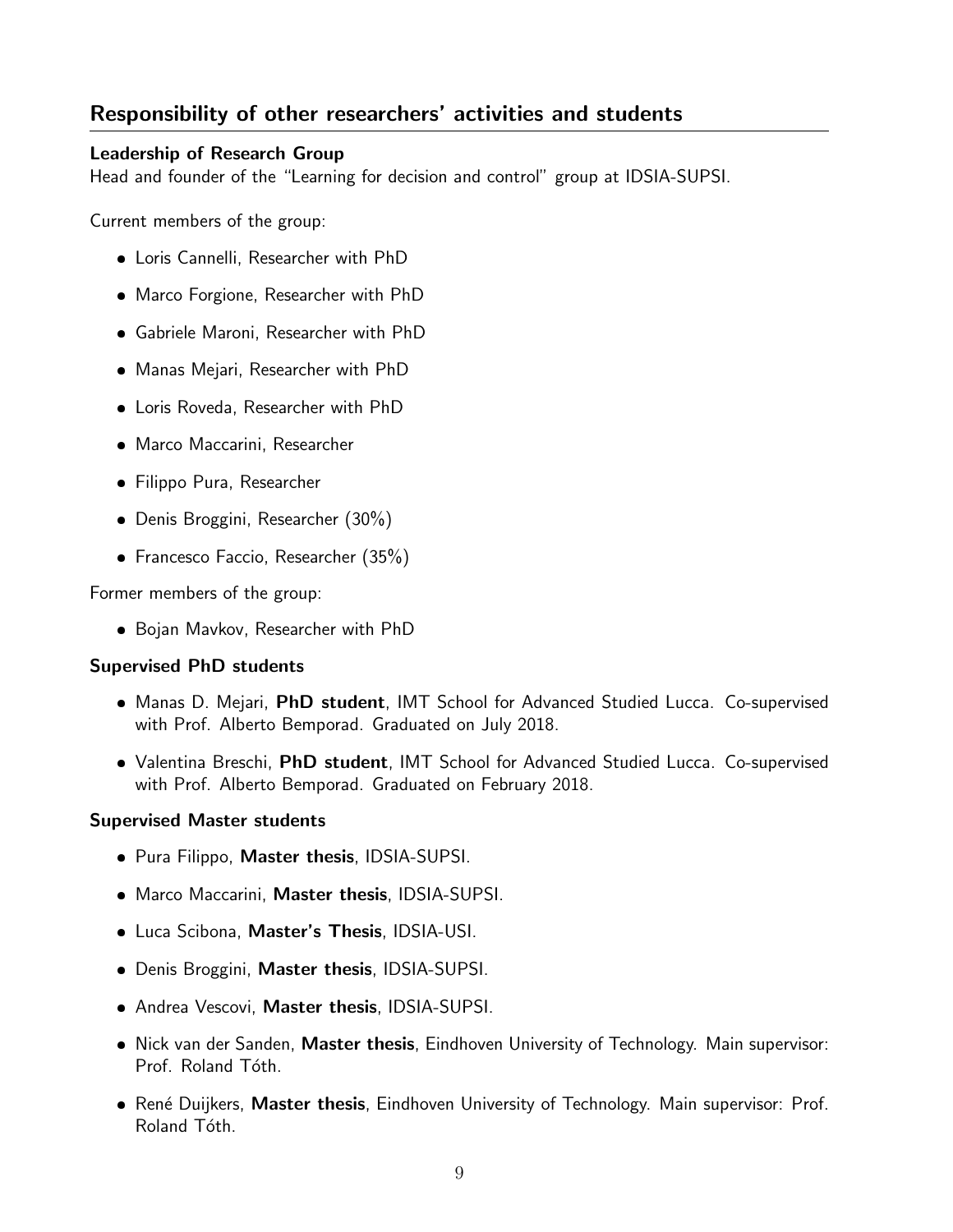**• Margherita Merio, Bachelor Thesis**, Politecnico di Torino. Main supervisor: Prof. Carlo Novara.

## Institutional activities

Member of the Academic Council at the IMT School for Advanced Studies, Lucca, as a representative of Researchers and Assistant Professors (January 2016 - February 2017).

#### PhD thesis committee member

- Daniele Masti, IMT Lucca, Italy
- Francesco Cesarone, University of L'Aquila, Italy
- Federico Bianchi, Politecnico di Milano, Italy
- Manas D. Mejari, IMT Lucca, Italy
- Valentina Breschi, IMT Lucca, Italy
- Mogens Graff Plessen, IMT Lucca, Italy
- Mutti Ur Rehman, GSSI Gran Sasso Science Institute, L'Aquila, Italy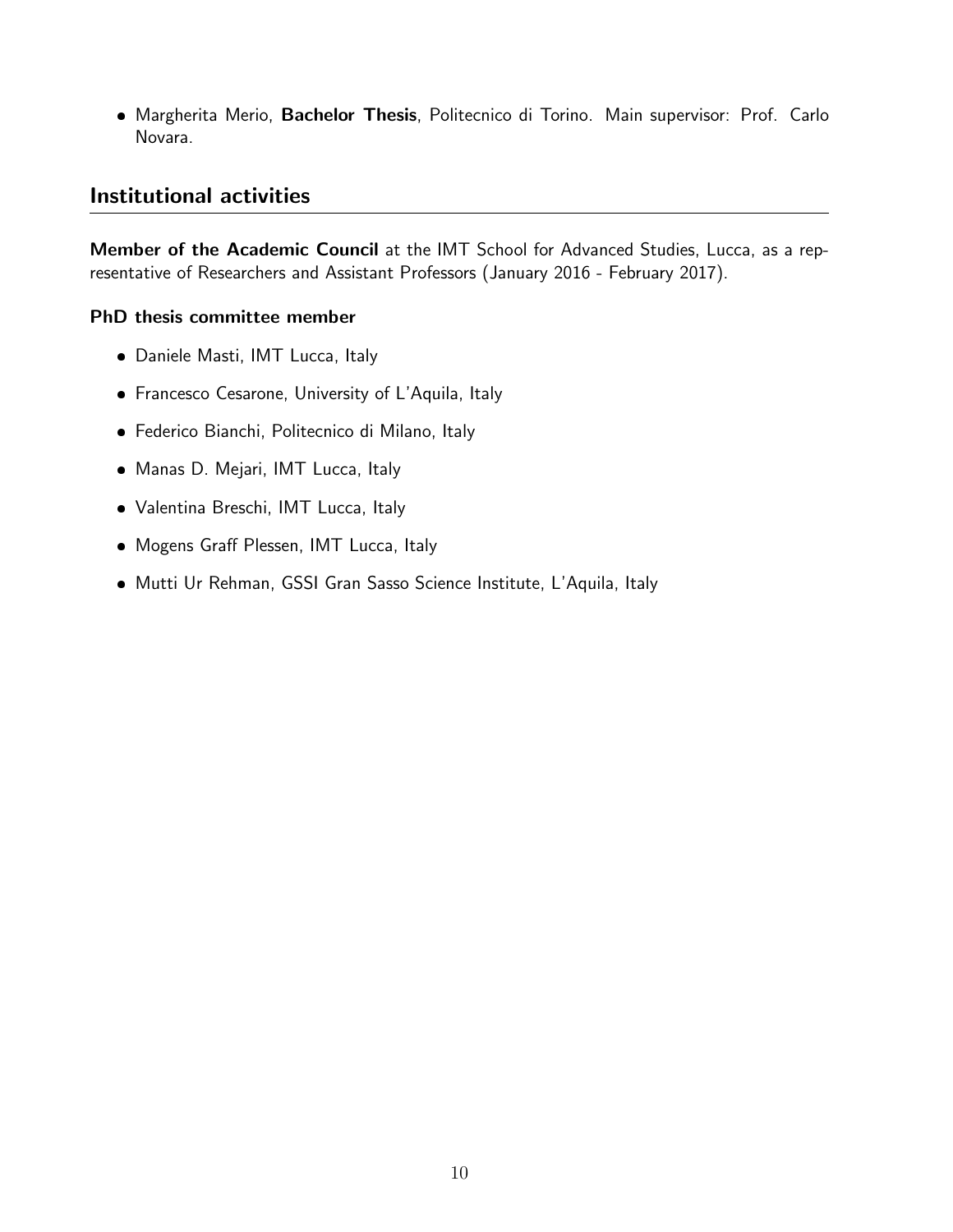#### Journal papers

- [J1] L. Roveda, A. Bussolan, F. Braghin, D. Piga, "Robot Joint Friction Compensation Learning Enhanced by 6D Virtual Sensor", International Journal of Robust and Nonlinear Control, In press. ISSN 1099-1239.
- [J2] M. Mejari, B. Mavkov, M. Forgione, D. Piga, "Direct identification of continuous-time LPV state-space models via an integral architecture", Automatica, Vol. 142, 2022. ISSN 0005-1098.
- [J3] M. Malavolta, L. Pallante, B. Mavkov, F. Stojceski, G. Grasso, A. Korfiati, S. Mavroudi, A. Kalogeras, C. Alexakos, V. Martos, D. Amoroso, G. di Benedetto, D. Piga, K. Theofilatos, M. A. Deriu, " Survey on Computational Taste Predictors", European Food Research and Technology, 2022. Doi: https://doi.org/10.1007/s00217-022-04044-5. ISSN 1438-2377.
- [J4] F. Bianchi, L. Piroddi, A. Bemporad, G. Halasz, M. Villani, D. Piga, "Active preference-based optimization for human-in-the-loop feature selection", European Journal of Control, 2022. ISSN 0947-3580.
- [J5] L. Roveda, A. A. Shahid, N. Iannacci, D. Piga, "Sensorless Optimal Interaction Control Exploiting Environment Stiffness Estimation", IEEE Transactions on Control Systems Technology, Vol. 30, No. 1, 2022. ISSN 1063-6536.
- [J6] A. A. Shahid, D. Piga, F. Braghin, L. Roveda, "Continuous control actions learning and adaptation for robotic manipulation through reinforcement learning", Autonomous Robots, 2022. ISSN 0929-5593.
- [J7] L. Roveda, M. Maroni, L. Mazzuchelli, L. Praolini, A. A. Shahid1. G. Bucca, D. Piga, "Robot End-Effector Mounted Camera Pose Optimization in Object Detection-Based Tasks", Journal of Intelligent & Robotic Systems, 2022. ISSN 0921-0296.
- [J8] M. Mejari, D. Piga, "Maximum-a-posteriori estimation of LTI state-space models via efficient Monte-Carlo sampling", ASME Letters in Dynamic Systems and Control, Vol. 2, 2022. ISSN 2689-6117.
- [J9] D. Piga, M. Mejari, M. Forgione, "Learning dynamical systems from quantized observations: a Bayesian perspective", IEEE Transactions on Automatic Control, 2021. ISSN 0018-9286.
- [J10] M. Zhu, D. Piga, A. Bemporad, "C-GLISp: Preference-Based Global Optimization under Unknown Constraints with Applications to Controller Calibration", IEEE Transactions on Control Systems Technology, 2021. ISSN 1063-6536.
- [J11] L. Roveda, B. Maggioni, E. Marescotti, A. Shahid, A. M. Zanchettin, A. Bemporad, D. Piga, "Pairwise Preferences-Based Optimization of a Path-Based Velocity Planner in Robotic Sealing Tasks", IEEE Robotics and Automation Letters, Vol. 6, 2021. ISSN 2377-3766.
- [J12] L. Pallante, M. Malavolta, G. Grasso, A. Korfiati, S. Mavroudi, B. Mavkov, A. Kalogeras, C. Alexakos, V. Martos, D. Amoroso, G. di Benedetto, D. Piga, K. Theofilatos, M. A. Deriu,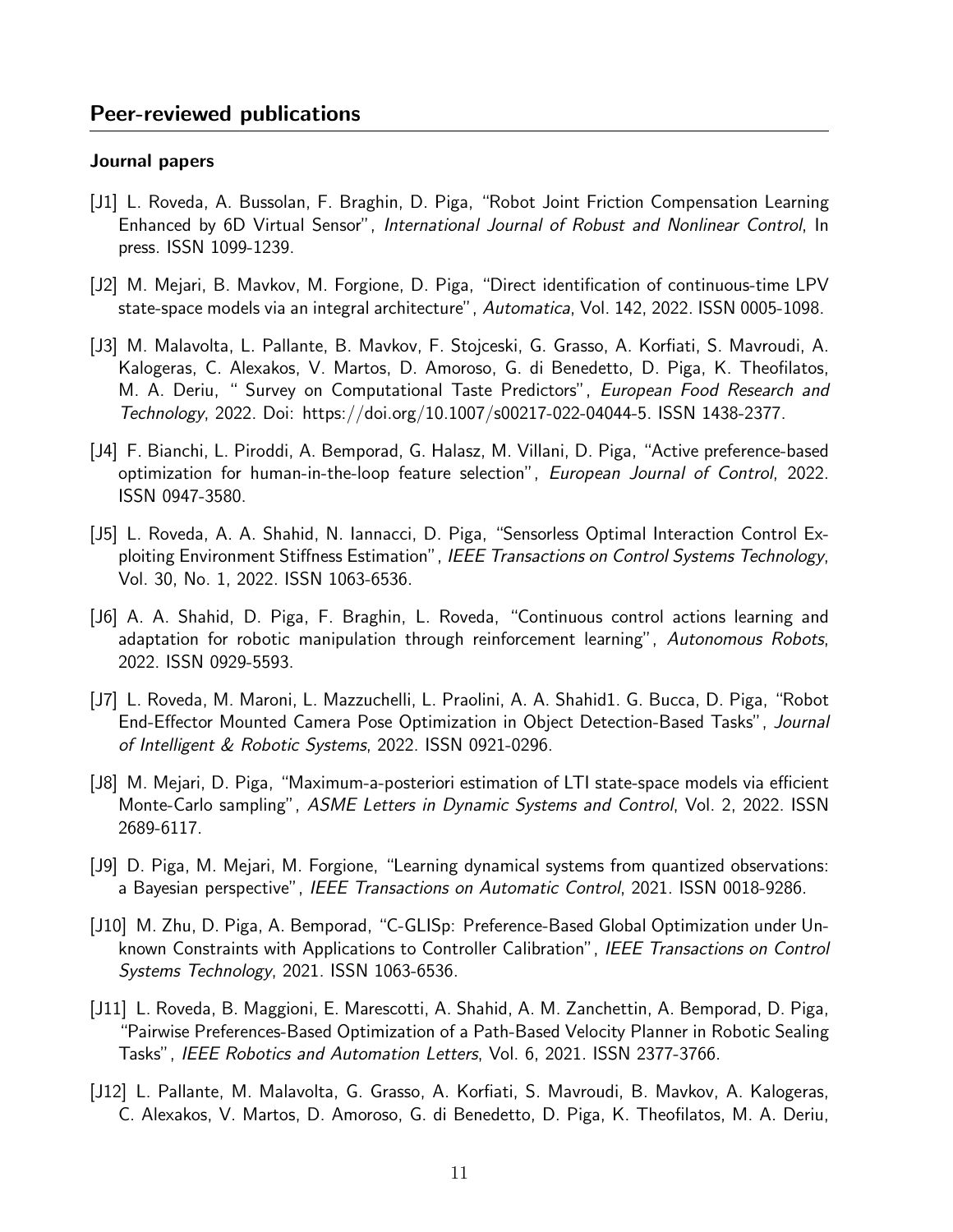"On the human taste perception: Molecular-level understanding empowered by computational methods", Trends in Food Science & Technology, Vol. 116, 2021. ISSN 0924-2244.

- [J13] A. Benavoli, D. Azzimonti, D. Piga, "A unified framework for closed-form nonparametric regression, classification, preference and mixed problems with Skew Gaussian Processes", Machine Learning, Vol. 110, 2021. ISSN 1877–1902.
- [J14] G. Grasso, A. Di Gregorio, B. Mavkov, D. Piga, G. Falvo D'Urso Labate, A. Danani, M. A. Deriu, " Fragmented Blind Docking: a Novel Protein-Ligand Binding Prediction Protocol ", Journal of Biomolecular Structure and Dynamics, 2021. ISSN 1538-0254 .
- [J15] U. Michelucci, M. Sperti, D. Piga, F. Venturini, M.A. Deriu, "Model-Agnostic Algorithm for Bayes Error Determination in Binary Classification", Algorithms, Vol. 14, 2021. ISSN 1999- 4893.
- [J16] A. A. Shahid, J. S. V. Sesin, D. Pecioski, F. Braghin, D. Piga, L. Roveda "Decentralized Multi-Agent Control of a Manipulator in Continuous Task Learning", Applied Science, Special issue, 2021. ISSN 2076-3417.
- [J17] G. Halasz, M. Sperti; M. Villani, U. Michelucci, P. Agostoni, A. Biagi, L. Rossi, A. Botti, C. Mari, M. Maccarini, F. Pura, L. Roveda, A. Nardecchia, E. Mottola, M. Nolli, E. Salvioni, M. Mapelli, M. A. Deriu, D. Piga, M. Piepoli, "Predicting outcomes in the Machine Learning era: The Piacenza score a purely data driven approach for mortality prediction in COVID-19 Pneumonia", Journal of Medical Internet Research, Vol. 23, No. 5, 2021. ISSN 1438-8871.
- [J18] M. Forgione, D. Piga, "Continuous-time system identification with neural networks: model structures and fitting criteria", European Journal of Control, Vol. 59, 2021. ISSN 0947-3580.
- [J19] L. Roveda, D. Riva, G. Bucca and D. Piga, "Sensorless Optimal Switching Impact/Force Controller", IEEE Access, Vol. 9, 2021. ISSN 2169-3536.
- [J20] F. D'Ascenzo, O. De Filippo, G. Gallone, G. Mittone, M. A. Deriu, M. Iannaccone, A. Ariza-Solé, C. Liebetrau, S. Manzano-Fernández, G. Quadri, T. Kinnaird, G. Campo, J. P. S. Henriques, J. M. Hughes, A. Dominguez-Rodriguez, M. Aldinucci, U. Morbiducci, G. Patti, S. Raposeiras-Roubin, E. Abu-Assi, G. M. De Ferrari, F. Piroli, A. Saglietto, F. Conrotto, P. Omedé, A. Montefusco, M. Pennone, F. Bruno, P. P. Bocchino, G. Boccuzzi, E. Cerrato, F. Varbella, M. Sperti, S. B. Wilton, L. Velicki, I. Xanthopoulou, A. Cequier, A. Iniguez-Romo, I. Munoz Pousa, M. Cespon Fernandez, B. Caneiro Queija, R. Cobas-Paz, A. Lopez-Cuenca, A. Garay, P. Flores Blanco, A. Rognoni, G. Biondi Zoccai, S. Biscaglia, I. Nunez-Gil, T. Fujii, A. Durante, X. Song, T. Kawaji, D. Alexopoulos, Z. Huczek, J. R. Gonzalez Juanatey, S. Nie, M. Kawashiri, I. Colonnelli, B. Cantalupo, R. Esposito, S. Leonardi, W. Grosso Marra, A. Chieffo, U. Michelucci, D. Piga, M. Malavolta, S. Gili, M. Mennuni, C. Montalto, L. Oltrona Visconti, Y. Arfat. "Machine learning-based prediction of adverse events following an acute coronary syndrome (PRAISE): a modelling study of pooled datasets". The Lancet, Vol. 397, No. 10270, 2021. ISSN 0140-6736.
- [J21] D. Selvi, D. Piga, G. Battistelli, A. Bemporad, "Optimal direct data-driven control with stability guarantees", European Journal of Control, Vol. 59, 2021. ISSN 0947-3580.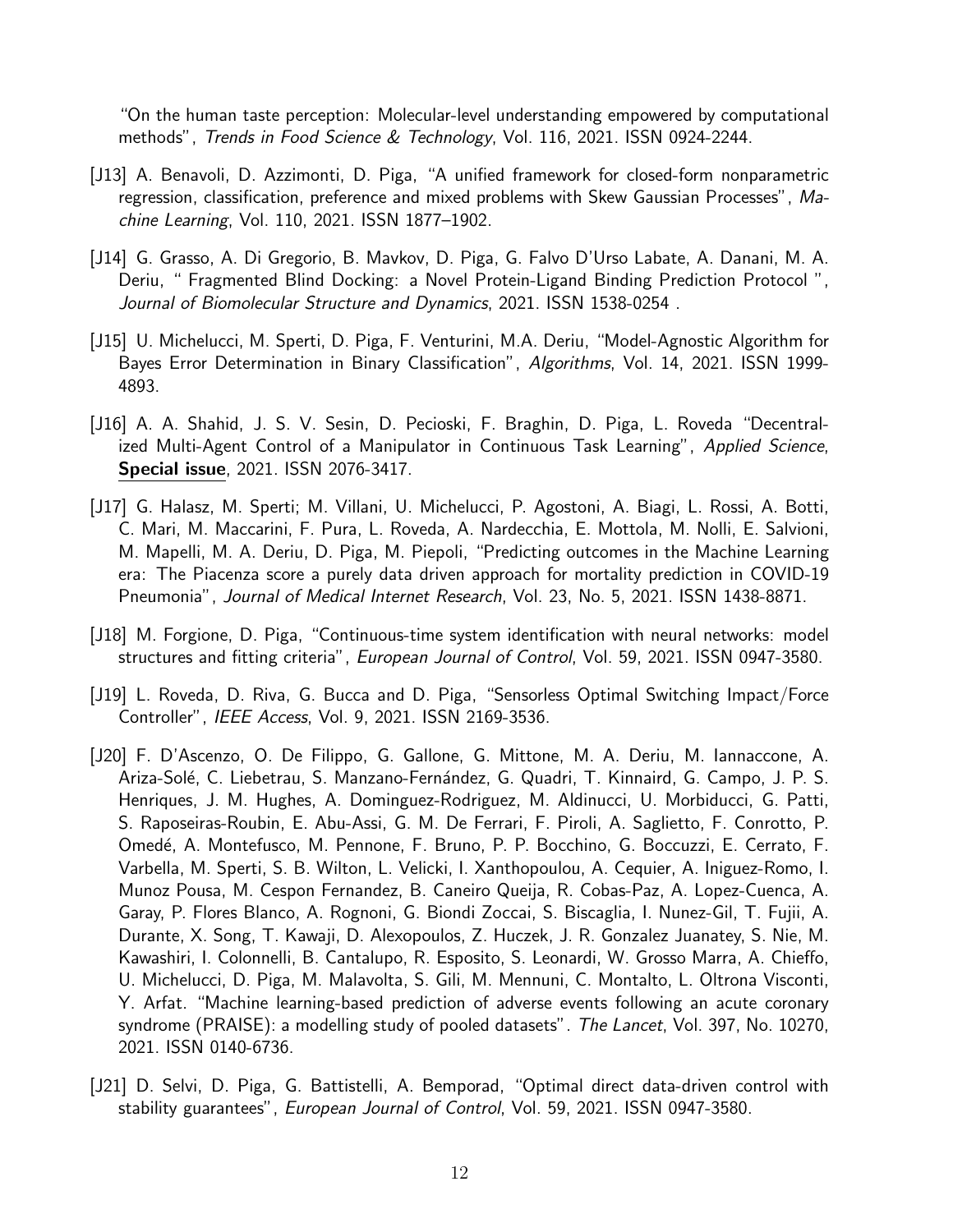- [J22] F. Bianchi, V. Breschi, D. Piga, L. Piroddi, "Model structure selection for switched NARX system identification: a randomized approach", Automatica, Vol. 125, 2021. ISSN 0005-1098.
- [J23] M. Forgione, D. Piga, "dynoNet: a neural network architecture for learning dynamical systems", International Journal of Adaptive Control and Signal Processing, Vol. 35, No. 4, 2021. ISSN 1099-1115.
- [J24] L. Roveda, M. Magni, M. Cantoni, D. Piga, G. Bucca, "Human-Robot Collaboration in Sensorless Assembly Task Learning Enhanced by Uncertainties Adaptation via Bayesian Optimization", Robotics and Autonomous Systems, Vol. 136, 2021. ISSN 0921-8890.
- [J25] L. Roveda, D. Piga, "Sensorless environment stiffness and interaction force estimation for impedance control tuning in robotized interaction tasks", Autonomous Robots, 2021. ISSN 0929-5593.
- [J26] A. Bemporad, D. Piga, "Global optimization based on active preference learning with radial basis functions", Machine Learning, 2021. ISSN 1877–1902.
- [J27] D. Piga, V. Breschi, A. Bemporad, "Estimation of Jump Box-Jenkins Models", Automatica, Vol. 120, 2020. ISSN 0005-1098.
- [J28] D. Piga, A. Bemporad, A. Benavoli, "Rao-Blackwellized Sampling for Batch and Recursive Bayesian Inference of Piecewise Affine Models", Automatica, Vol. 117, 2020. ISSN 0005-1098.
- [J29] L. Roveda, D. Piga, "Robust State Dependent Riccati Equation Variable Impedance Control for Robotic Force-Tracking Tasks", International Journal of Intelligent Robotics and Applications, Vol. 4, 2020. ISSN 2366-5971.
- [J30] L. Roveda, M. Forgione, D. Piga, "Robot Control Parameters Auto-Tuning in Trajectory Tracking Applications", Control Engineering Practice, Vol. 101, 2020. ISSN 0967-0661.
- [J31] M. Mejari, V. Breschi, D. Piga, "Recursive Bias-Correction Method for Identification of Piecewise Affine Output-Error Models", IEEE Control Systems Letters, Vol. 4, No. 4, pp. 970-975, 2020. ISSN 2475-1456.
- [J32] B. Mavkov, M. Forgione, D. Piga, "Integrated Neural Networks for Nonlinear Continuous-Time System Identification", IEEE Control Systems Letters, Vol. 4, No. 4, 2020. ISSN 2475- 1456.
- [J33] A. Benavoli, D. Azzimonti, D. Piga, "Skew Gaussian Processes for Classification", Machine Learning, Vol. 109, 2020. ISSN 1877-1902. (also presented at the European Conference on Machine Learning 2020).
- [J34] L. Roveda, A: Bussolan, F. Braghin, D. Piga, "6D Virtual Sensor for Wrench Estimation in Robotized Interaction Tasks Exploiting Extended Kalman Filter", Special issue, Machine Dynamics and Automation, Vol. 8, No. 4, 2020. ISSN 2075-1702.
- [J35] M. Mejari, V. Naik, D. Piga, A. Bemporad, "Identification of Hybrid and LPV Models via Piecewise Affine Regression using Mixed Integer Programming", **Special issue**, *International* Journal of Robust and Nonlinear Control, Vol. 30, 2020. ISSN 1099-1239.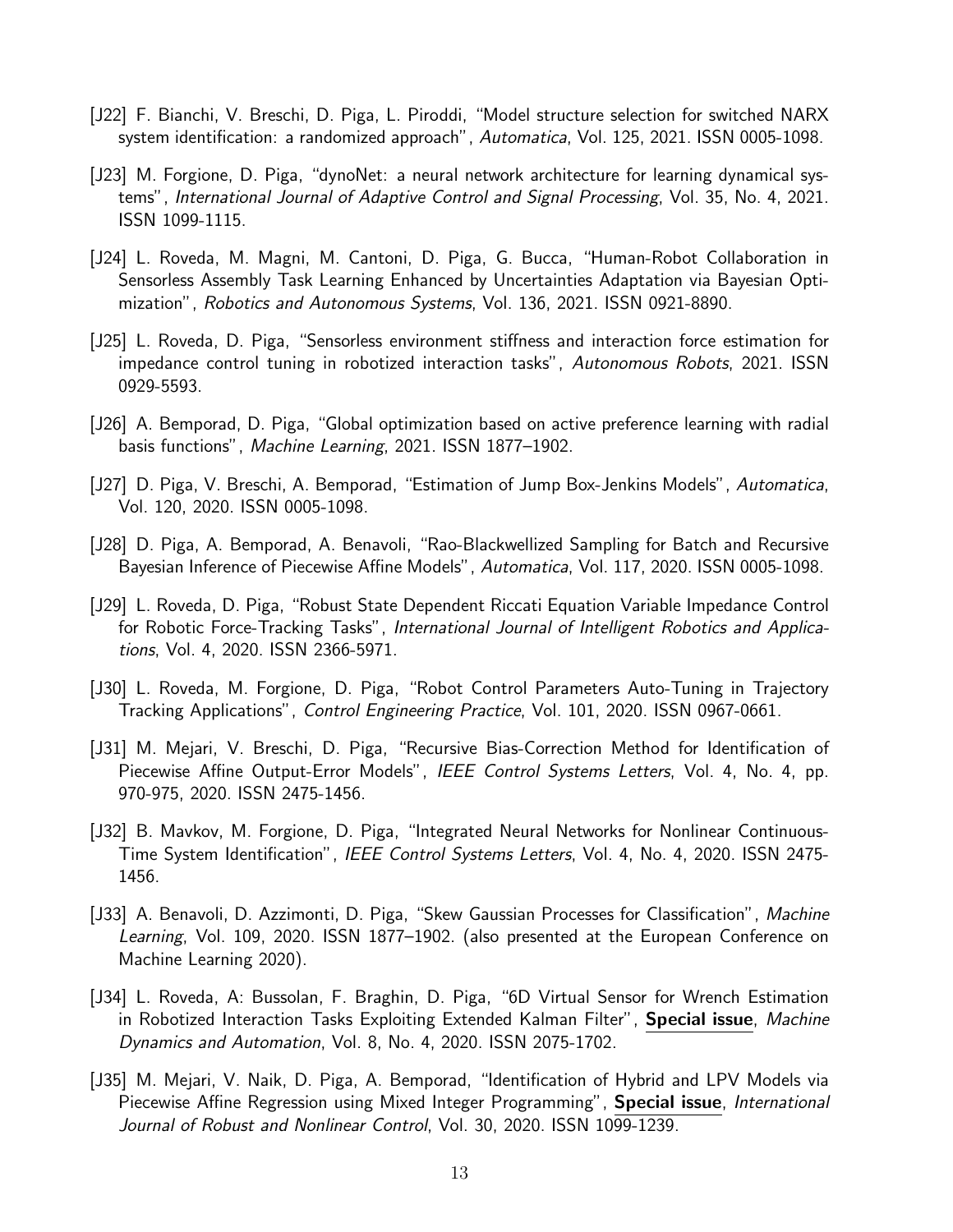- [J36] D. Piga, "Finite-horizon integration for continuous-time identification: bias analysis and application to variable stiffness actuators", International Journal of Control, Vol. 93, No. 10, 2020. ISSN 0020-7179.
- [J37] V. Laurain, R. Tóth, D. Piga, M.A.H. Darwish, "Sparse RKHS Estimation via Globaly Convex Optimization and its Application in LPV-IO Identification", Automatica, Vol. 115, 2020. ISSN 0005-1098.
- [J38] A. Lucchini, S. Formentin, M. Corno, D. Piga, S. M. Savaresi "Torque vectoring for highperformance electric vehicles: an efficient MPC calibration", Special issue, IEEE Control Systems Letters, Vol. 4, No. 3, 2020. ISSN 2475-1456.
- [J39] D. Piga, M. Forgione, S. Formentin, A. Bemporad, "Performance-oriented model learning for data-driven MPC design", IEEE Control Systems Letters, 2019. ISSN 2475-1456. (also presented as an invited paper at the IEEE Conference on Decision and Control 2019).
- [J40] V. Breschi, D. Piga, A. Bemporad, "Online end-use energy disaggregation via jump linear models", Control Engineering Practice, Vol. 89, 30–42, 2019. ISSN 0967-0661.
- [J41] V. Carollo, D. Piga, C. Borri, M. Paggi, "Identification of elasto-plastic and nonlinear fracture mechanics parameters of silver-plated copper busbars for photovoltaics", Engineering Fracture Mechanics, Vol. 205, 2019. ISSN 0013-7944.
- [J42] A. Benavoli, A. Facchini, D. Piga, M. Zaffalon, "Sum-Of-Squares for bounded rationality", International Journal of Approximate Reasoning, Vol. 105, 130-152, 2019. ISSN 0888-613X.
- [J43] A. Bemporad, V. Breschi, D. Piga, S. Boyd, "Fitting Jump Models", Automatica, Vol. 96, 11-21, 2018. ISSN 0005-1098.
- [J44] D. Piga, S. Formentin, A. Bemporad, "Direct data-driven control of constrained linear parameter-varying systems: A hierarchical approach", IEEE Transactions on Control Systems Technology, Vol. 26, No. 4, 1422-1429, 2018. ISSN 1063-6536.
- [J45] M. Mejari, D. Piga, A. Bemporad, "A bias-correction method for closed-loop identication of linear parameter-varying systems", Automatica, Vol. 87, 128-141, 2018. ISSN 0005-1098.
- [J46] D. Piga, A. Benavoli, "A unified framework for deterministic and probabilistic  $D$ -stability analysis of uncertain polynomial matrices", IEEE Transactions on Automatic Control, Vol. 62, No. 10, 5437-5444, 2017. ISSN 0018-9286.
- [J47] J. Lataire, R. Pintelon, D. Piga, R. Tóth, "Continuous-time linear time-varying system identification with a frequency domain kernel based estimator", IET Control Theory & Applications, Vol. 11, 2017. ISSN 1751-8644.
- [J48] A. Cominola, M. Giuliani, D. Piga, A. Castelletti, A. E. Rizzoli, "A Hybrid Signature-based Iterative Disaggregation algorithm for Non-Intrusive Load Monitoring", Applied Energy, Vol. 185, 2017. ISSN 0306-2619.
- [J49] V. Breschi, D. Piga, A. Bemporad, "Piecewise Affine Regression via Recursive Multiple Least Squares and Multicategory Discrimination", Automatica, Vol. 73, pp. 155-162, 2016. ISSN 0005-1098.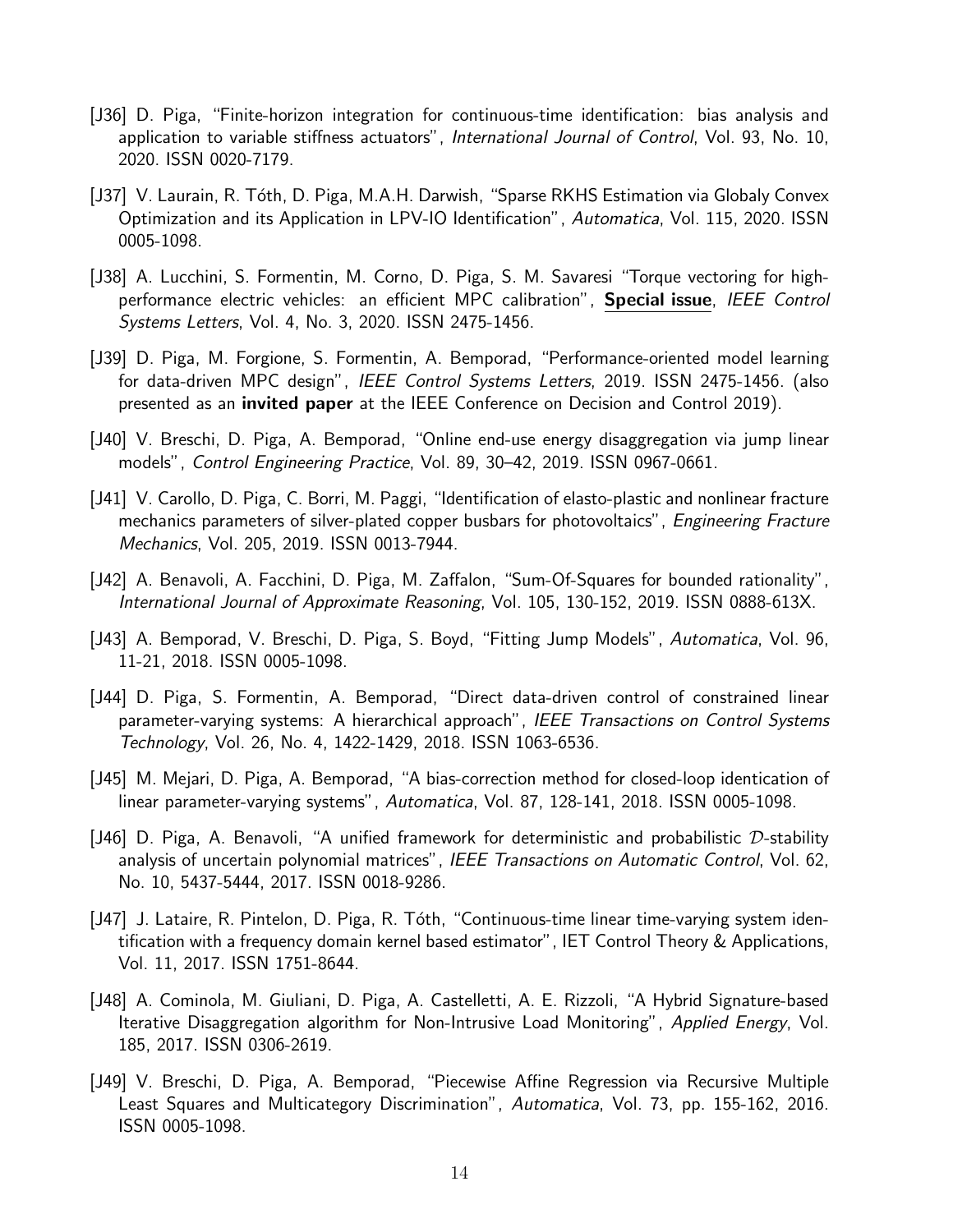- [J50] A. Benavoli, D. Piga, "A probabilistic interpretation of set-membership filtering: Application to polynomial systems through polytopic bounding ", Automatica, Vol. 70, pp. 158-172, 2016. ISSN 0005-1098.
- [J51] S. Formentin, D. Piga, R. Tóth, S. M. Savaresi, "Direct learning of LPV controllers from data", Automatica, Vol. 65, pp. 98-110, 2016. ISSN 0005-1098.
- [J52] D. Piga, "Computation of the Structured Singular Value via Moment LMI Relaxations", IEEE Transactions on Automatic Control, Vol. 59, No. 11, pp. 2897-2909, 2016. ISSN 0018-9286.
- [J53] D. Piga, A. Cominola, M. Giuliani, A. Castelletti, A. E. Rizzoli, "Sparse optimization for automated energy end use disaggregation", IEEE Transactions on Control Systems Technology, Vol. 24, No. 3, pp. 1044-1051, 2016. ISSN 1063-6536.
- [J54] A. Cominola, M. Giuliani, D. Piga, A. Castelletti, A. E. Rizzoli, "Benefits and challenges of using smart meters for advancing residential water demand modeling and management: a review", Environmental Modelling  $&$  Software, Vol. 72, pp. 198-214, 2015. ISSN 1364-8152.
- [J55] D. Piga, P.B. Cox, R. Tóth, V. Laurain, "LPV system identification under noise corrupted scheduling and output signal observations", Automatica, Vol. 53, pp. 329-338, 2015. ISSN 0005-1098.
- [J56] V. Laurain, R. Tóth, D. Piga, W. X. Zheng, "An Instrumental Least Squares Support Vector Machine for Nonlinear System Identification", Automatica, Vol. 54, pp. 340-347, 2015. ISSN 0005-1098.
- [J57] V. Cerone, D. Piga, D. Regruto, "Characteristic polynomial assignment for plants with semialgebraic uncertainty: a robust diophantine equation approach", International Journal of Robust and Nonlinear Control, Vol. 25, No. 16, pp. 2911–2921, 2015. ISSN 1099-1239. In this paper the authors are listed in alphabetical order.
- [J58] D. Piga, R. Tóth, "Bias-corrected estimators for nonlinear systems with output-error type model structures", Automatica, Vol. 50, No. 9, pp. 2373-2380, 2014. ISSN 0005-1098.
- [J59] V. Cerone, J. B. Lasserre, D. Piga, D. Regruto, "A unified framework for solving a general class of conditional and robust set-membership estimation problems", **Special issue**, IEEE Transactions on Automatic Control, Vol. 59, No. 11, pp. 2897-2909, 2014. ISSN 0018-9286. In this paper the authors are listed in alphabetical order.
- [J60] M. Canale, V. Cerone, D. Piga, D. Regruto, "Approximation of Model Predictive Control laws for polynomial systems", Asian Journal of Control, Vol. 16, No. 5, pp. 1425-1436, 2014. ISSN 1561-8625. In this paper the authors are listed in alphabetical order.
- [J61] D. Piga, R. Tóth, "An SDP approach for  $\ell_0$ -minimization: application to ARX model segmentation", Automatica, Vol. 49, No. 12, pp. 3646-3653, 2013. ISSN 0005-1098.
- [J62] V. Cerone, D. Piga, D. Regruto, "Fixed-order FIR approximation of linear systems from quantized input and output data", Systems  $&$  Control letters, Vol. 62 No. 12, pp. 1136-1142, 2013. ISSN 0167-6911. In this paper the authors are listed in alphabetical order.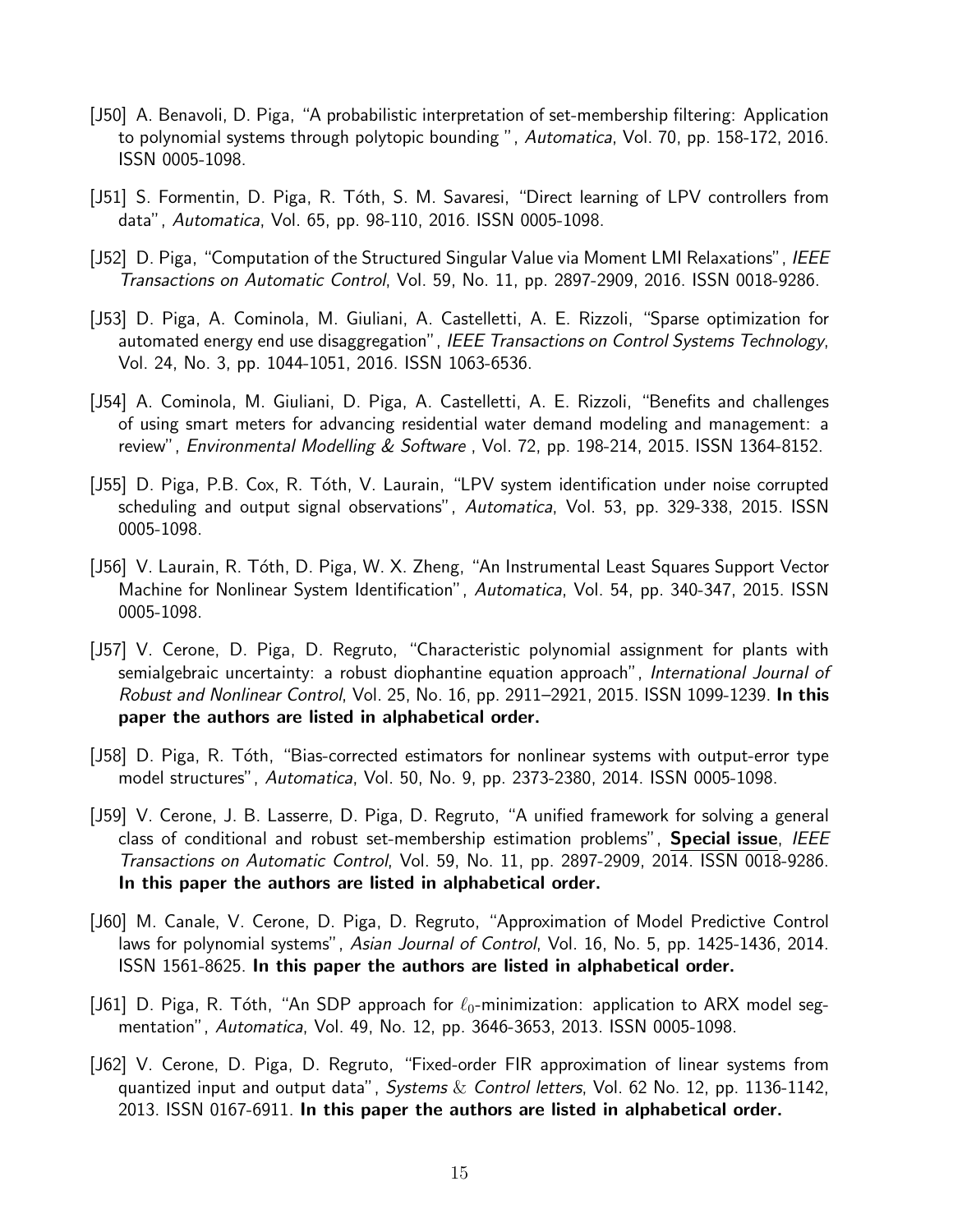- [J63] V. Cerone, D. Piga, D. Regruto, "A convex relaxation approach to Set-membership identication of LPV systems", Automatica, Vol. 49, No. 9, pp. 2853-2859, 2013. ISSN 0005-1098. In this paper the authors are listed in alphabetical order.
- [J64] V. Cerone, D. Piga, D. Regruto, "Computational load reduction in bounded error identification of Hammerstein systems", IEEE Transactions on Automatic Control, Vol. 58, No. 5, pp. 1317-1322, 2013. ISSN 0018-9286. In this paper the authors are listed in alphabetical order.
- [J65] V. Cerone, D. Piga, D. Regruto, "Bounding the parameters of block-structured nonlinear feedback systems", International Journal of Robust and Nonlinear Control, Vol. 23, No. 1, pp. 33-47, 2013. ISSN 1049-8923. In this paper the authors are listed in alphabetical order.
- [J66] L. Fagiano, M. Milanese, D. Piga, "Optimization of Airborne Wind Energy generators", International Journal of Robust and Nonlinear Control, Vol. 22, No. 18, pp. 2055-2083, 2013. ISSN 1049-8923. In this paper the authors are listed in alphabetical order.
- [J67] V. Cerone, D. Piga, D. Regruto, "Bounded error identification of Hammerstein systems through sparse polynomial optimization", Automatica, vol. 48, n. 10, pp. 2693-2698, 2012. ISSN 0005-1098. In this paper the authors are listed in alphabetical order.
- [J68] V. Cerone, D. Piga, D. Regruto, "Set-Membership error-in-variables identification through convex relaxation techniques", IEEE Transactions on Automatic Control, Vol. 57, No. 2, pp. 517-522, 2012. ISSN 0018-9286. In this paper the authors are listed in alphabetical order.
- [J69] V. Cerone, D. Piga, D. Regruto, "Enforcing stability constraints in Set-membership identification of linear dynamic systems", Automatica, Vol. 47, No. 11, pp. 2488-2494, 2011. ISSN 0005-1098. In this paper the authors are listed in alphabetical order.
- [J70] V. Cerone, D. Piga, D. Regruto, "Set-membership LPV model identification of vehicle lateral dynamics", Automatica, Vol. 47, No. 8, pp. 1794-1799, 2011. ISSN 0005-1098. In this paper the authors are listed in alphabetical order.
- [J71] V. Cerone, D. Piga, D. Regruto, "Improved parameters bounds for set-membership EIV problems", International Journal of adaptive control and signal processing, **Special issue**, Vol. 25, No. 3, pp. 208-227, 2011. ISSN 0890-6327. In this paper the authors are listed in alphabetical order.
- [J72] L. Fagiano, M. Milanese, D. Piga, "High altitude wind power generation", IEEE Transactions on Energy Conversion, Vol. 25, No. 1, pp. 168-180, 2010. ISSN 0885-8969. In this paper the authors are listed in alphabetical order.

#### Book Chapters

[BC1] D. Piga, S. Formentin, R. Tóth, A. Bemporad, S. Savaresi, "A hierarchical approach to datadriven LPV control design of constrained systems'", (C. Novara and S. Formentin, Editors), The Institution of Engineering and Technology (IET), 2019. ISBN 9781785617126.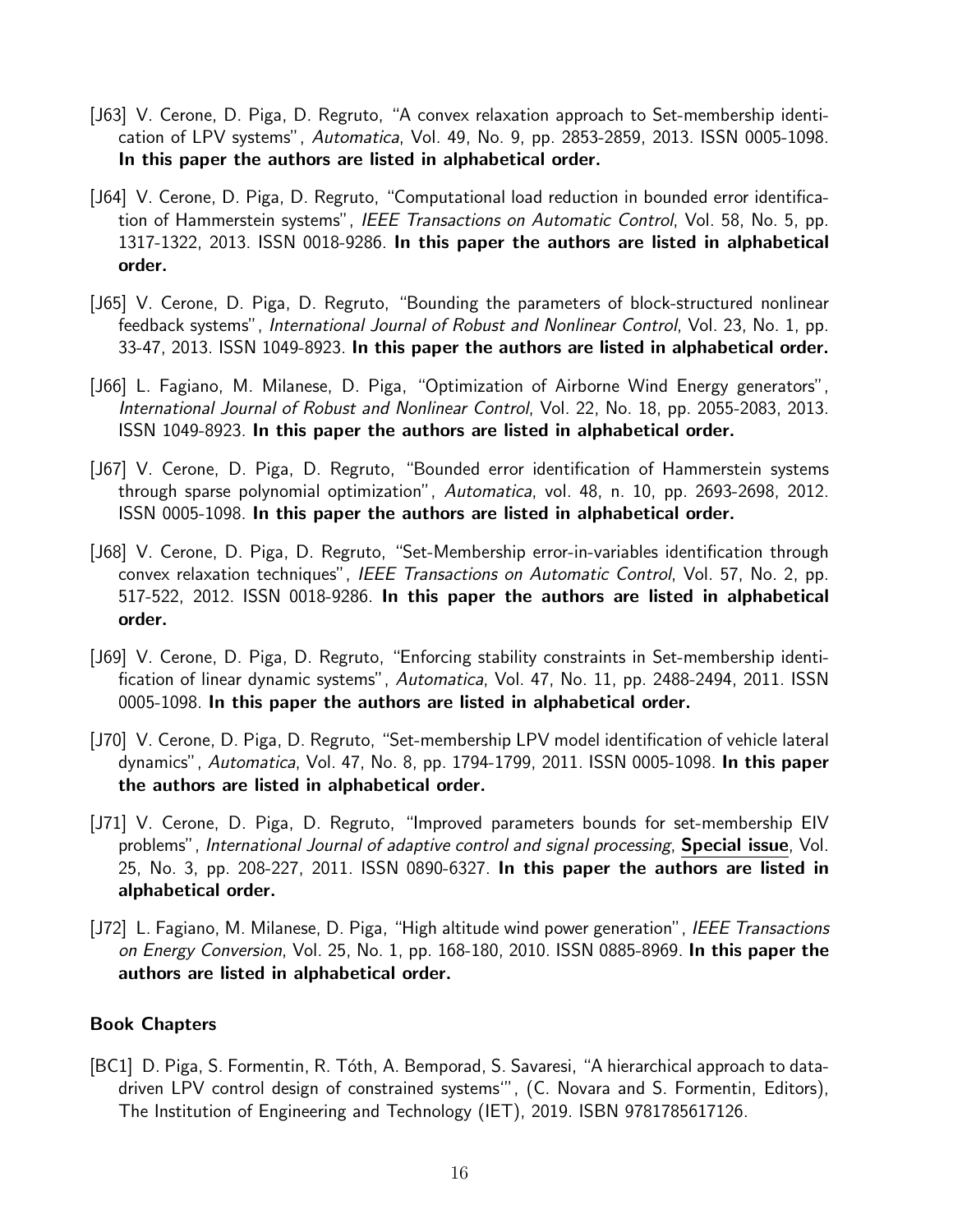- [BC2] A. Brusaferri, G. Pallucca, F. A. Cavadini, G. Montalbano and D. Piga, "Model Predictive Control in Discrete Manufacturing Shopfloors , In "The Digital Shopfloor: Industrial Automation in the Industry 4.0 Era" (F. Cavadini and O. Lazaro and J. Soldatos and M. de Jongh and C. Decubber, Editors), River Publishers, 2019. ISBN 978-8770220415.
- [BC3] V. Cerone, D. Piga, D. Regruto, "Set-membership identification of input-output LPV models", In: Identification of Linear Parameter-Varying Systems", (P. Lopes dos Santos, C. Novara, D. Rivera, J. Ramos and T-P. Perdicoulis, Editors), World Scientific Publishing, 2011. ISBN 9789814355445. In this paper the authors are listed in alphabetical order.
- [BC4] V. Cerone, D. Piga, D. Regruto, "Bounded error identification of Hammerstein systems with backlash", In: Block-oriented nonlinear system identification, Lecture notes in Control and Information sciences (F. Giri and E. W. Bai, Editors), Springer, 2010. ISBN 9781849965125. In this paper the authors are listed in alphabetical order.

#### Conference papers

- [C1] Kronauer S., B. Mavkov, M. Mejari, D. Piga, F. Jaques, Rino DAmario, R. Di Campli, A. Nasciuti, "Data-driven statistical analysis for discharge position prediction on Wire EDM", ISEM XXI - Procedia CIRP, Zurich, Switzerland, 2022.
- [C2] D. Piga, M. Forgione, M. Mejari, "Deep learning with transfer functions: new applications in system identification", Proc. of the 19th IFAC Symposium on System Identification, Padova (virtual), Italy, 2021.
- [C3] M. Zhu, A. Bemporad, D. Piga, "Preference-based MPC calibration", *Proc. of the European* Control Conference, Rotterdam (virtual), The Netherlands, 2021.
- [C4] A. Benavoli, D. Azzimonti, D. Piga, "Preferential Bayesian optimisation with Skew Gaussian Processes", Proc. of the Genetic and Evolutionary Computation Conference (GECCO), Lille (virtual), France, 2021.
- [C5] M. Mejari, B. Mavkov, M. Forgione, D. Piga, "An integral architecture for identification of continuous-time state-space LPV models", Proc. of the 4th IFAC Workshop on Linear Parameter Varying Systems, Milan, Italy (virtual), 2021.
- [C6] L. Roveda, D. Riva, G. Bucca, D. Piga, "External Joint Torques Estimation for a Position-Controlled Manipulator Employing an Extended Kalman Filter", Proc. of the 18th International Conference on Ubiquitous Robots, Gangneung-si, Gangwon-do, Korea (virtual), 2021.
- [C7] L. Roveda, M. Maroni, L. Mazzuchelli, L. Praolini, G. Bucca, D. Piga , "Enhancing Object Detection Performance Through Sensor Pose Definition with Bayesian Optimization", Proc. of the 2021 IEEE International Workshop on Metrology for Industry 4.0 & IoT (MetroInd4.0&IoT), Rome, Italy, 2021.
- [C8] M. Mejari, V. Breschi, D. Piga, "A Bias-Correction Approach for the Identification of Piecewise Affine Output-Error Models", Proc. of the IFAC World Congress, Berlin, Germany, 2020.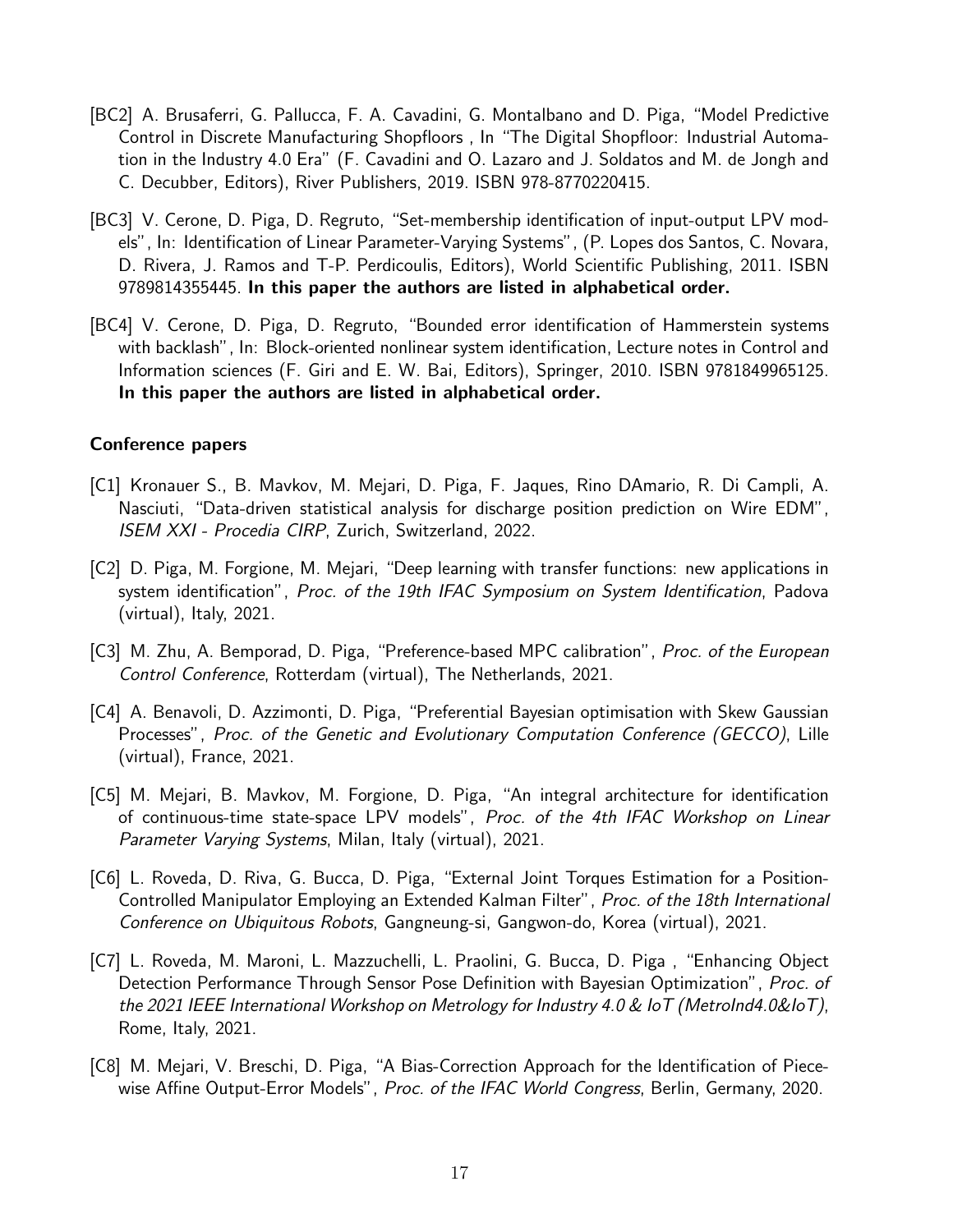- [C9] L. Roveda, M. Forgione, D. Piga, "Two-Stage Robot Controller Auto-Tuning Methodology for Trajectory Tracking Applications", Proc. of the IFAC World Congress, Berlin, Germany, 2020.
- [C10] M. Forgione, D. Piga, A. Bemporad, "Efficient Calibration of Embedded MPC", *Proc. of* the IFAC World Congress, Berlin, Germany, 2020.
- [C11] L. Roveda, M. Magni, M. Cantoni, D. Piga, G. Bucca, "Task Learning and Optimization through Humans Demonstration and Machine Learning", Proc. of the IEEE International Conference on Systems, Man, and Cybernetics, Toronto, Canada, 2020.
- [C12] A. A. Shahid, L. Roveda, D. Piga, F. Braghin, "Learning Continuous Control Actions for Robotic Grasping with Reinforcement Learning", *Proc. of the IEEE International Conference* on Systems, Man, and Cybernetics, Toronto, Canada, 2020.
- [C13] M. Forgione, D. Piga, "Model structures and fitting criteria for system identification with neural networks ", Proc. of the 14th IEEE AICT International Conference, Tashkent, Uzbekistan, 2020.
- [C14] L. Roveda, D. Piga, "Interaction Force Computation Exploiting Environment Stiffness Estimation for Sensorless Robot Applications", Proc. of the 2020 IEEE International Workshop on Metrology for Industry 4.0 & IoT (MetroInd4.0&IoT) , Rome, Italy, 2020.
- [C15] L. Roveda, M. Forgione, D. Piga, "One-Stage Auto-Tuning Procedure of Robot Dynamics and Control Parameters for Trajectory Tracking Applications", Proc. of the 17th International Conference on Ubiquitous Robots, Kyoto, Japan, 2020.
- [C16] V. Breschi, D. Piga, A. Bemporad, "Maximum-a-posteriori estimation of jump Box-Jenkins models", Proc. of the IEEE Conference on Decision and Control, Nice, France, 2019.
- [C17] D. Piga, A. Benavoli, "Semialgebraic Outer Approximations for Set-Valued Nonlinear Filtering", Proc. of the European Control Conference, Naples, Italy, 2019.
- [C18] M. Mejari, D. Piga, R. Tóth, A. Bemporad, "Kernelized Identification of Linear Parameter-Varying Models with Linear Fractional Representation", Proc. of the European Control Conference, Naples, Italy, 2019.
- [C19] A. Barni, A. Brusaferri, F. A. Cavadini, G. Landolfi, S. Patil, D. Piga, S. Spinelli, V. Vyatnik, "Fostering the creation of a Digital Ecosystem by a distributed IEC-61499 based automation platform", Proc. of the IEEE International Conference on Industrial Informatics, Industrial Applications of Artificial Intelligence, Helsinki, Finland, 2019.
- [C20] C. Rottondi, M. Derboni, D. Piga, A.E. Rizzoli, "An optimisation-based energy disaggregation algorithm for low frequency smart meter data", *Proc. of the 8th DACH and Conference* on Energy Informatics, Salzburg, Austria, 2019.
- [C21] V. Breschi, D. Piga, A. Bemporad, S. Boyd, "Prediction error methods in learning jump ARMAX models", Proc. of the IEEE Conference on Decision and Control, Miami Beach, Florida, USA, 2018.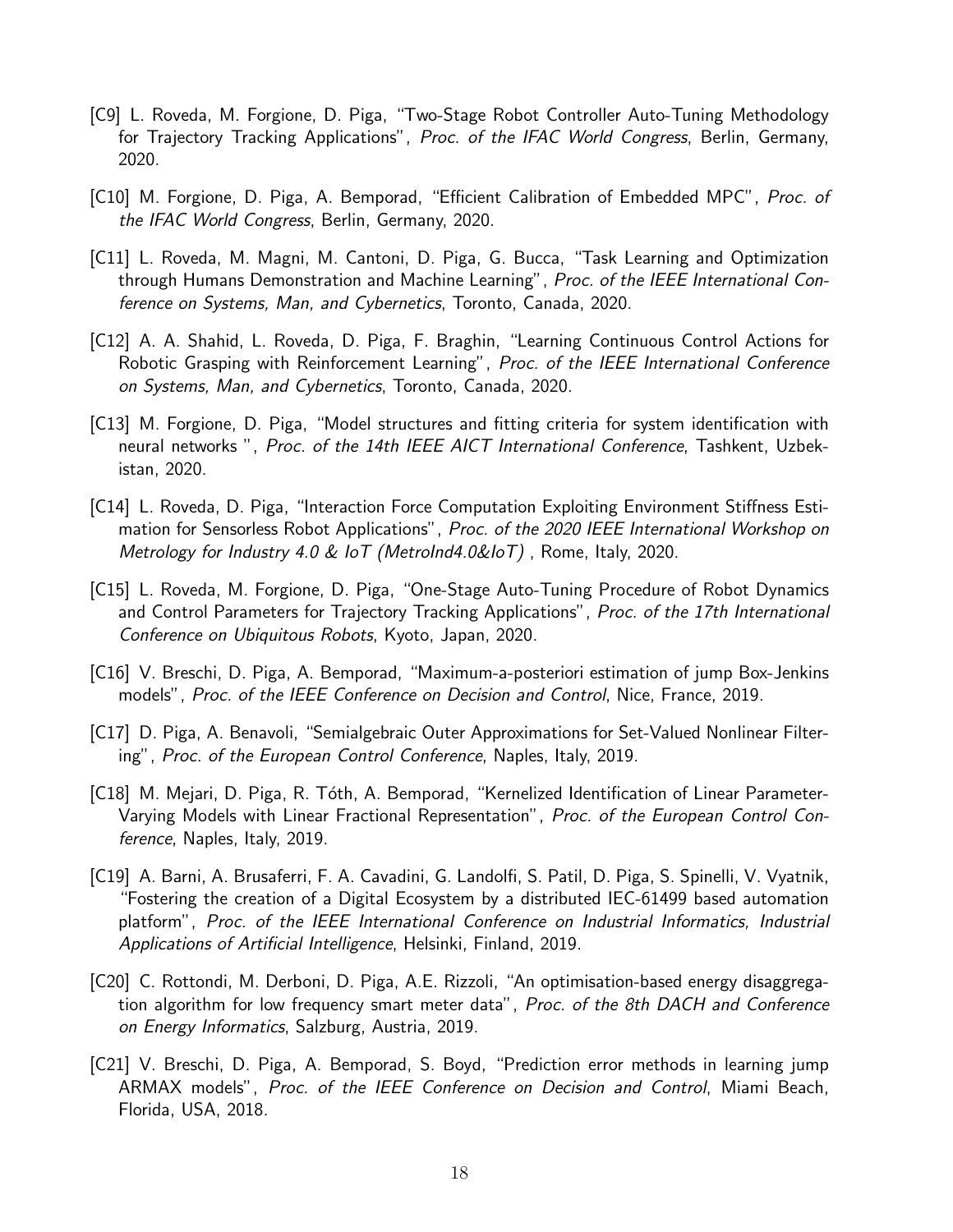- [C22] M. Mejari, V. Naik, D. Piga, A. Bemporad "Energy Disaggregation using Piecewise Affine Regression and Binary Quadratic Programming", **Invited Paper**, *Proc. of the IEEE Conference* on Decision and Control, Miami Beach, Florida, USA, 2018.
- [C23] V. Breschi, D. Piga, A. Bemporad, "Jump model learning and filtering for energy end-use disaggregation", Proc. of the 18th IFAC Symposium on System Identification, Stockholm, Sweden, 2018.
- [C24] M. Mejari, V. Naik, D. Piga, A. Bemporad, "Regularized Moving-Horizon PWA Regression for LPV System Identification", Proc. of the 18th IFAC Symposium on System Identification, Stockholm, Sweden, 2018.
- [C25] D. Selvi, D. Piga, A. Bemporad, "Towards direct data-driven model-free design of optimal controllers", Proc. of the 17th European Control Conference, Limassol, Cyprus, 2018.
- [C26] V. Breschi, D. Piga, A. Bemporad, "Kalman filtering for energy disaggregation", Proc. of the IFAC Workshop on Integrated Assessment Modelling for Environmental Systems, Brescia, Italy, 2018.
- [C27] M. Mejari, D. Piga, A. Bemporad, "LPV Model Order Selection from Noise-Corrupted Output and Scheduling Signal Measurements", Proc. of the 20th IFAC World Congress, Toulouse, France, 2017.
- [C28] V. Naik, M. Mejari, D. Piga, A. Bemporad, "Regularized Moving-Horizon Piecewise Affine Regression Using Mixed-Integer Quadratic Programming", Invited Paper, Proc. of the 25th Mediterranean Conference on Control and Automation, Valletta, Malta, 2017.
- [C29] A. Benavoli, A. Facchini, D. Piga, M. Zaffalon, 'SOS for bounded rationality", Proc. of the 10th International Symposium on Imprecise Probability: Theories and Applications, Lugano, Switzerland, 2017.
- [C30] V. Breschi, D. Piga, A. Bemporad, "Learning Hybrid Models with Logical and Continuous Dynamics Via Multiclass Linear Separation", Proc. of the 55th IEEE Conference on Decision and Control, Las Vegas, Nevada, USA, 2016.
- [C31] M. Mejari, D. Piga, A. Bemporad, "Regularized Least Square Support Vector Machines for Order and Structure Selection of LPV-ARX models", Proc. of the 15th European Control Conference, Aalborg, Denmark, 2016.
- [C32] V. Breschi, A. Bemporad, D. Piga, "Identification of Hybrid and Linear Parameter Varying Models via Recursive Piecewise Affine Regression and Discrimination", *Proc. of the 15th* European Control Conference, Aalborg, Denmark, 2016.
- [C33] D. Piga, A. Cominola, M. Giuliani, A. Castelletti, A. E. Rizzoli, "A convex optimization approach for automated water and energy end-use disaggregation", 36th IAHR World Congress Proceedings, The Hague, The Netherlands, 2015.
- [C34] A. Cominola, M. Giuliani, D. Piga, A. Castelletti, A. E. Rizzoli, "Modelling residential water consumers' behaviours by feature selection and feature weighting", 36th IAHR World Congress Proceedings, The Hague, The Netherlands, 2015.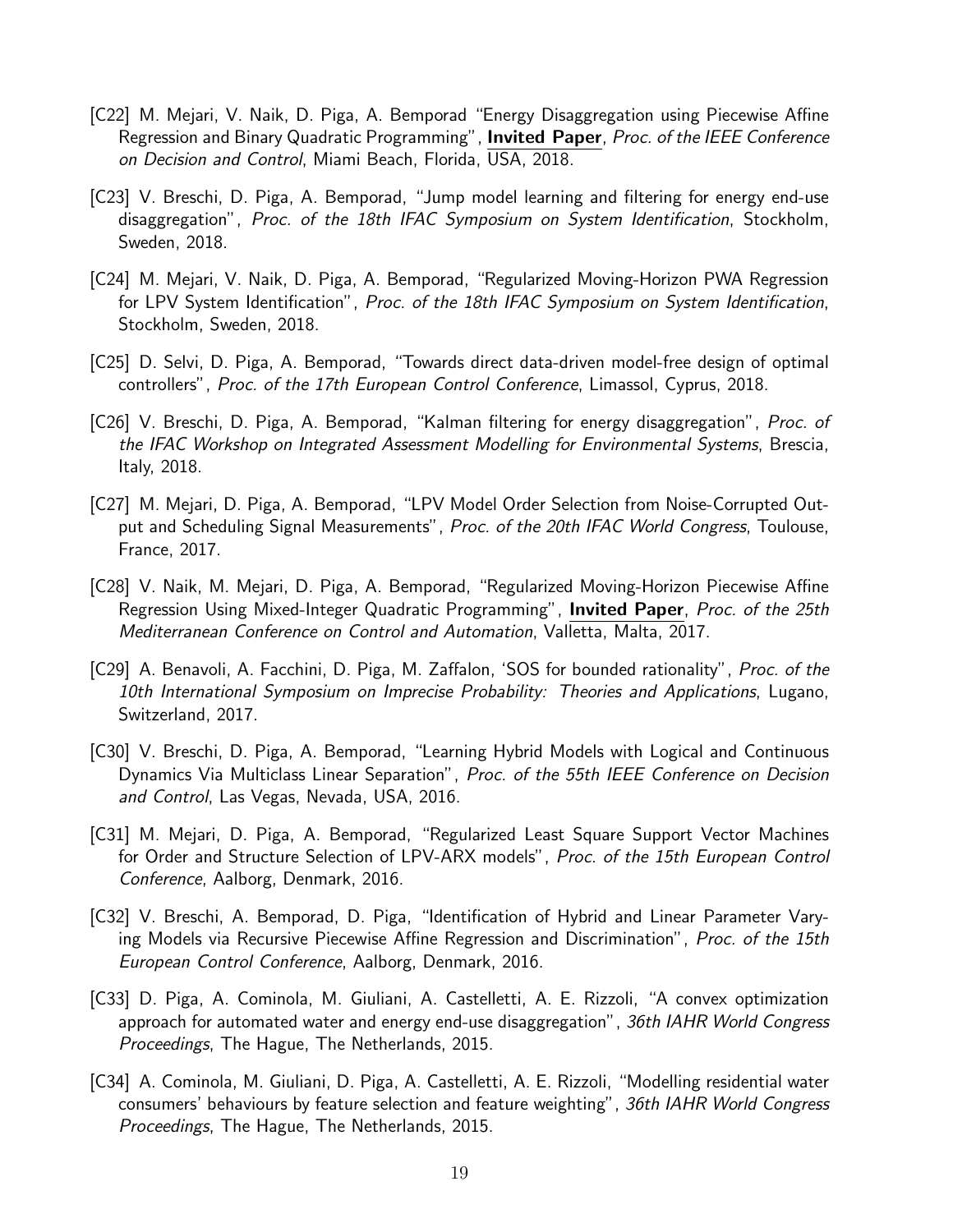- [C35] S. Formentin, D. Piga, R. Tóth, S. M. Savaresi, "Nonparametric LPV data-driven control", 1st IFAC Symposium on Linear Parameter Varying Systems, Grenoble, France, 2015, pp. 146- 151, 2015.
- [C36] R. Duijkers, R. Tóth, D. Piga, V. Laurain, "Shrinking Complexity of Scheduling Dependencies in LS-SVM Based LPV System Identification", Invited Paper, Proc. of the 53rd IEEE Conference on Decision and Control, Los Angeles, California, USA, 2014.
- [C37] J. Lataire, D. Piga, R. Tóth, "Frequency-domain least-squares support vector machines to deal with correlated errors when identifying linear time-varying systems", *Proc. of the 19th* IFAC World Congress, Cape Town, South Africa, 2014.
- [C38] D. Piga, R. Tóth, "LPV model order selection in an LS-SVM setting", *Proc. of the 52nd* IEEE Conference on Decision and Control, Florence, Italy, 2013.
- [C39] S. Formentin, D. Piga, R. Tóth, S. M. Savaresi, "Direct data-driven control of linear parameter-varying systems", **Invited Paper**, *Proc. of the 52nd IEEE Conference on Decision* and Control, Florence, Italy, 2013.
- [C40] V. Cerone, D. Piga, D. Regruto, " Polytopic Outer Approximations of Semialgebraic Sets", Proc. of the 51st IEEE Conference on Decision and Control, Maui, Hawaii, USA, 2012. In this paper the authors are listed in alphabetical order.
- [C41] V. Cerone, D. Piga, D. Regruto, R. Tóth, "Fixed Order LPV Controllers Design for LPV Models in Input-Output Form", **Invited Paper**, *Proc. of the the 51st IEEE Conference on* Decision and Control, Maui, Hawaii, USA, 2012. In this paper the authors are listed in alphabetical order.
- [C42] V. Cerone, D. Piga, D. Regruto, R. Tóth, "Input-output LPV model identification with guaranteed quadratic stability", Invited Paper, Proc. of the 16th IFAC Symposium on System Identification SYSID, Brussels, Belgium, 2012. In this paper the authors are listed in alphabetical order.
- [C43] V. Cerone, D. Piga, D. Regruto, "FIR approximation of linear systems from quantized records", Invited Paper, Proc. of the 16th IFAC Symposium on System Identification SYSID, Brussels, Belgium, 2012. In this paper the authors are listed in alphabetical order.
- [C44] V. Cerone, D. Piga, D. Regruto, "Bounded-Error Identification of Linear Systems with Input and Output Backlash", Invited Paper, Proc. of the IFAC Symposium on System Identification SYSID, Brussels, Belgium, 2012. In this paper the authors are listed in alphabetical order.
- [C45] V. Cerone, D. Piga, D. Regruto, S. Berehanu, "LPV identification of the glucose-insulin dynamics in Type I diabetes", **Invited Paper**, *Proc. of the 16th IFAC Symposium on System* Identification SYSID, Brussels, Belgium, 2012. In this paper the first three authors are listed in alphabetical order.
- [C46] V. Cerone, D. Piga, D. Regruto, R. Tóth, "Minimal LPV state-space realization driven setmembership identification", Proc. American Control Conference, Montréal, Canada, 2012. In this paper the authors are listed in alphabetical order.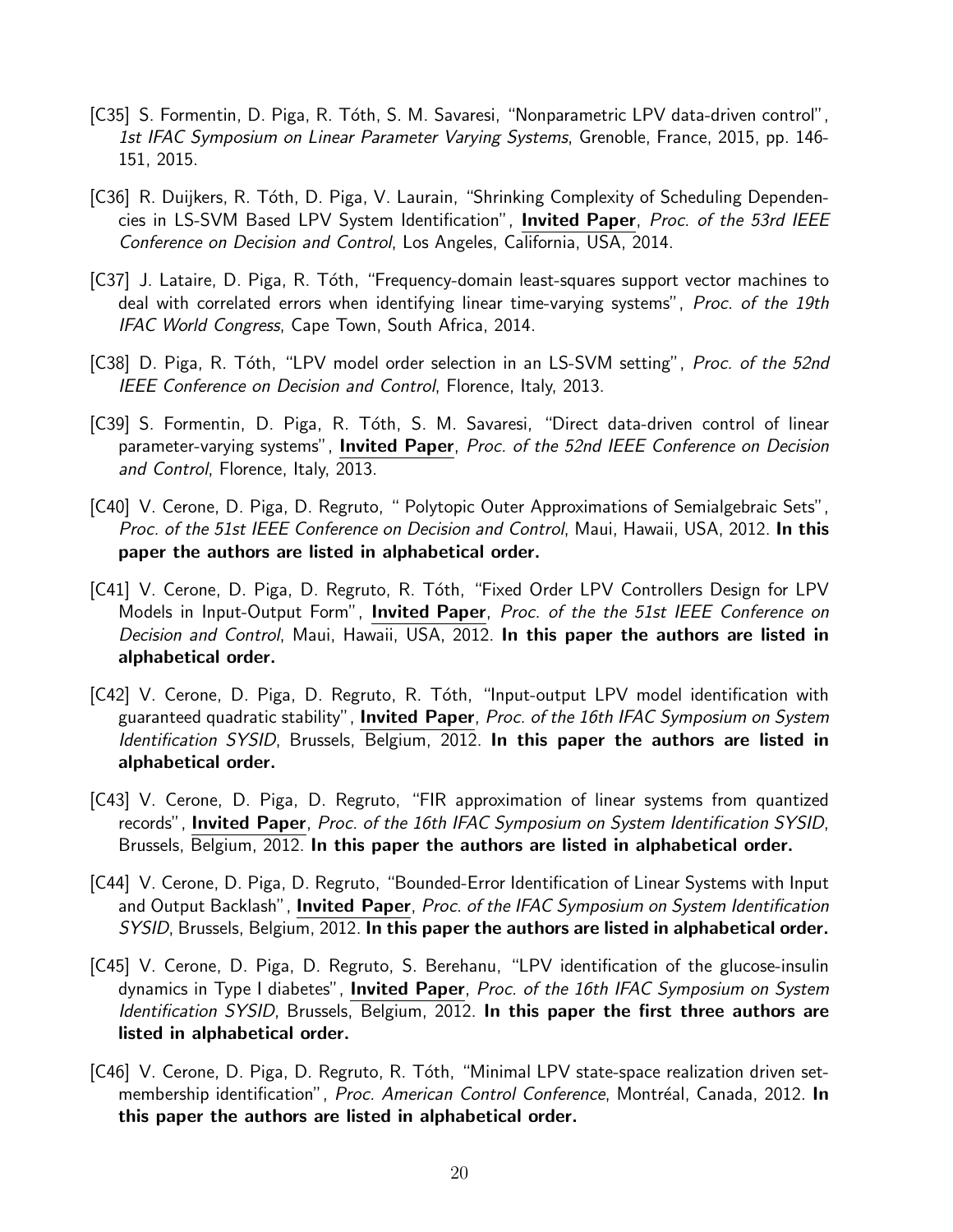- [C47] V. Cerone, D. Piga, D. Regruto, "Robust pole placement for plants with semialgebraic parametric uncertainty", Proc. American Control Conference, Montréal, Canada, 2012. In this paper the authors are listed in alphabetical order.
- [C48] M. Canale, V. Cerone, D. Piga, D. Regruto, "Fast implementation of Model Predictive Control with guaranteed performance", Proc. of the 50th IEEE Conference on Decision and Control, Orlando, Florida, USA, 2011. In this paper the authors are listed in alphabetical order.
- [C49] V. Cerone, D. Piga, D. Regruto, "Set-Membership identification of Hammerstein-Wiener systems", **Invited Paper**, Proc. of the 50th IEEE Conference on Decision and Control, Orlando, Florida, USA, 2011. In this paper the authors are listed in alphabetical order.
- [C50] V. Cerone, D. Piga, D. Regruto, "Computational burden reduction in Set-membership Hammerstein system identification", Proc. 18th IFAC World Congress, Milan, Italy, 2011. In this paper the authors are listed in alphabetical order.
- [C51] V. Cerone, D. Piga, D. Regruto, "Hammerstein systems parameters bounding through sparse polynomial optimization", Proc. American Control Conference, San Francisco, California, USA, 2011. In this paper the authors are listed in alphabetical order.
- [C52] V. Cerone, D. Piga, D. Regruto, "Convex relaxation techniques for set-membership identification of LPV systems", Proc. American Control Conference, San Francisco, California, USA, 2011. In this paper the authors are listed in alphabetical order.
- [C53] M. Milanese, L. Fagiano, D. Piga, "Control As a Key Technology for a Radical Innovation in Wind Energy Generation", Proc. American Control Conference, Semi-plenary Lecture, Speaker: M. Milanese, Baltimore, Maryland, USA, 2010.
- [C54] V. Cerone, D. Piga, D. Regruto, "Set-membership EIV identification through LMI relaxation techniques", Proc. American Control Conference, Baltimore, Maryland, USA, 2010. In this paper the authors are listed in alphabetical order.
- [C55] V. Cerone, D. Piga, D. Regruto, "Bounding the parameters of linear systems with stability constraints", Proc. American Control Conference, Baltimore, Maryland, USA, 2010. In this paper the authors are listed in alphabetical order.
- [C56] L. Fagiano, M. Milanese, D. Piga, "High altitude wind energy generation using controlled tethered airfoils", Proc. International Conference on Renewable Energy: Generation and Applications, Al Ain, United Arab Emirates, 2010. In this paper the authors are listed in alphabetical order.
- [C57] L. Fagiano, M. Milanese, D. Piga, "Kitenergy: a radical innovation in wind energy generation", TechConnect World Conference and Expo 2010, Anaheim, California, USA, 2010. In this paper the authors are listed in alphabetical order.
- [C58] V. Cerone, D. Piga, D. Regruto, "Set-membership Identification of Block-Structured Nonlinear Feedback Systems", Proc. of the 48th IEEE Conference on Decision and Control, Shanghai, China, 2009. In this paper the authors are listed in alphabetical order.